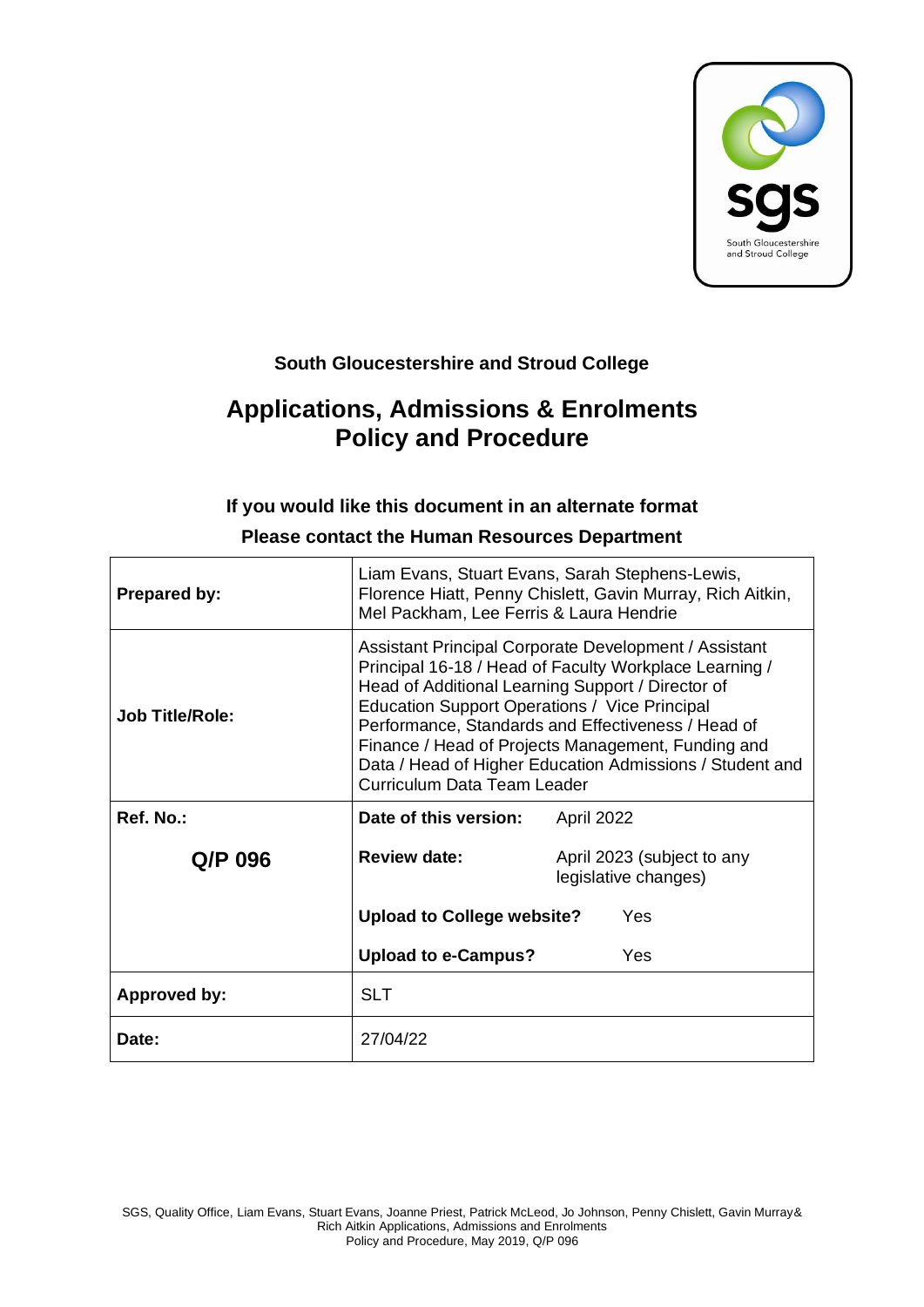

| Completed by:                                                                                  |                                           |            |  |
|------------------------------------------------------------------------------------------------|-------------------------------------------|------------|--|
| Gavin Murray                                                                                   | Vice Principal - Performance, Standards & | 30/04/2020 |  |
|                                                                                                | Effectiveness                             |            |  |
| I have read the guidance document: Completing a Policy Impact Assessment?                      |                                           |            |  |
| If this policy has been up-dated, please tick to confirm that the initial impact screening has |                                           |            |  |
| also been reviewed:                                                                            |                                           |            |  |

| <b>EQUALITY AND DIVERSITY IMPACT ASSESSMENT</b>                                                                    |                                                                                                   |  |  |  |
|--------------------------------------------------------------------------------------------------------------------|---------------------------------------------------------------------------------------------------|--|--|--|
| Characteristic                                                                                                     | This policy seeks to:                                                                             |  |  |  |
| Age                                                                                                                | No appreciable impact                                                                             |  |  |  |
| Disability                                                                                                         | Use available resources to identify and address any issues of inequality as a                     |  |  |  |
|                                                                                                                    | result of disability. Supporting learners both academically and pastorally in                     |  |  |  |
|                                                                                                                    | order that they should be able to access this policy and procedure.                               |  |  |  |
| <b>Faith or Belief</b>                                                                                             | No appreciable impact                                                                             |  |  |  |
| Gender                                                                                                             | No appreciable impact                                                                             |  |  |  |
| Race or Ethnicity                                                                                                  | No appreciable impact                                                                             |  |  |  |
| Orientation                                                                                                        | No appreciable impact                                                                             |  |  |  |
| Gender reassignment                                                                                                | No appreciable impact                                                                             |  |  |  |
| Economic disadvantage                                                                                              | Providing equal access to Careers, Information, Advice and Guidance (CIAG)                        |  |  |  |
| <b>Rural isolation</b>                                                                                             | No appreciable impact                                                                             |  |  |  |
| Marriage                                                                                                           | No appreciable impact                                                                             |  |  |  |
| Pregnancy & maternity                                                                                              | No appreciable impact                                                                             |  |  |  |
| Carers & care leavers                                                                                              | Use available resources to identify and address any issues of inequality as a                     |  |  |  |
|                                                                                                                    | result of being in care or a care leaver. Supporting learners both                                |  |  |  |
|                                                                                                                    | academically and pastorally in order to be successful.                                            |  |  |  |
| Vulnerable persons                                                                                                 | Use available resources to identify and address any issues of inequality as a                     |  |  |  |
|                                                                                                                    | result of being a vulnerable person. Supporting learners both academically                        |  |  |  |
|                                                                                                                    | and pastorally in order to be successful.                                                         |  |  |  |
|                                                                                                                    | Please identify any sections of the policy that specifically seek to maximise<br>Sections 3 and 7 |  |  |  |
|                                                                                                                    | opportunities to improve diversity within any of the Academy Trust's                              |  |  |  |
| stakeholder groups:                                                                                                |                                                                                                   |  |  |  |
| Please identify any sections of the policy that specifically seek to improve                                       |                                                                                                   |  |  |  |
| equality of opportunity within any of the Academy Trust's stakeholder groups:                                      |                                                                                                   |  |  |  |
|                                                                                                                    | Is there any possibility that this policy<br>If you have ticked yes (red), which                  |  |  |  |
| characteristic will be most affected?<br>could operate in a discriminatory way?<br>$\Box$<br>×                     |                                                                                                   |  |  |  |
| Choose an item.                                                                                                    |                                                                                                   |  |  |  |
| If yes please confirm that the Policy has been sent for a full Equality<br>Click or tap to enter a date.<br>$\Box$ |                                                                                                   |  |  |  |
| & Diversity Impact Assessment, and note the date:                                                                  |                                                                                                   |  |  |  |

**Note:** if the policy does not seek to increase diversity or improve equality you should go back and review it before submitting it for approval.

| <b>MAPPING OF FUNDAMENTAL RIGHTS</b>   |                                       |  |  |
|----------------------------------------|---------------------------------------|--|--|
| Which United Nations Convention on     | Art. 42 Right to know your rights     |  |  |
| the Rights of the Child (UNCRC), Right | Art. 2 Non-discrimination             |  |  |
| does this policy most protect:         | Art. 28 Right to education            |  |  |
| Which Human Right (HRA) does this      | Art. 14 Prohibition of discrimination |  |  |
| policy most protect:                   | Choose an item.                       |  |  |

| DATA PROTECTION & PRIVACY BY DESIGN SCREENING                                                        |  |  |
|------------------------------------------------------------------------------------------------------|--|--|
| Tick to confirm that you have considered any data protection issues as part of the design and        |  |  |
| implementation of this policy; and, that implementing this policy will not result in the collection, |  |  |
| storage or processing of personal data outside of official Academy Trust systems:                    |  |  |
| Tick to indicated that this policy has or requires a Data Privacy Impact Assessment:                 |  |  |

SGS, Quality Office, Liam Evans, Stuart Evans, Joanne Priest, Patrick McLeod, Jo Johnson, Penny Chislett, Gavin Murray& Rich Aitkin Applications, Admissions and Enrolments Policy and Procedure, May 2019, Q/P 096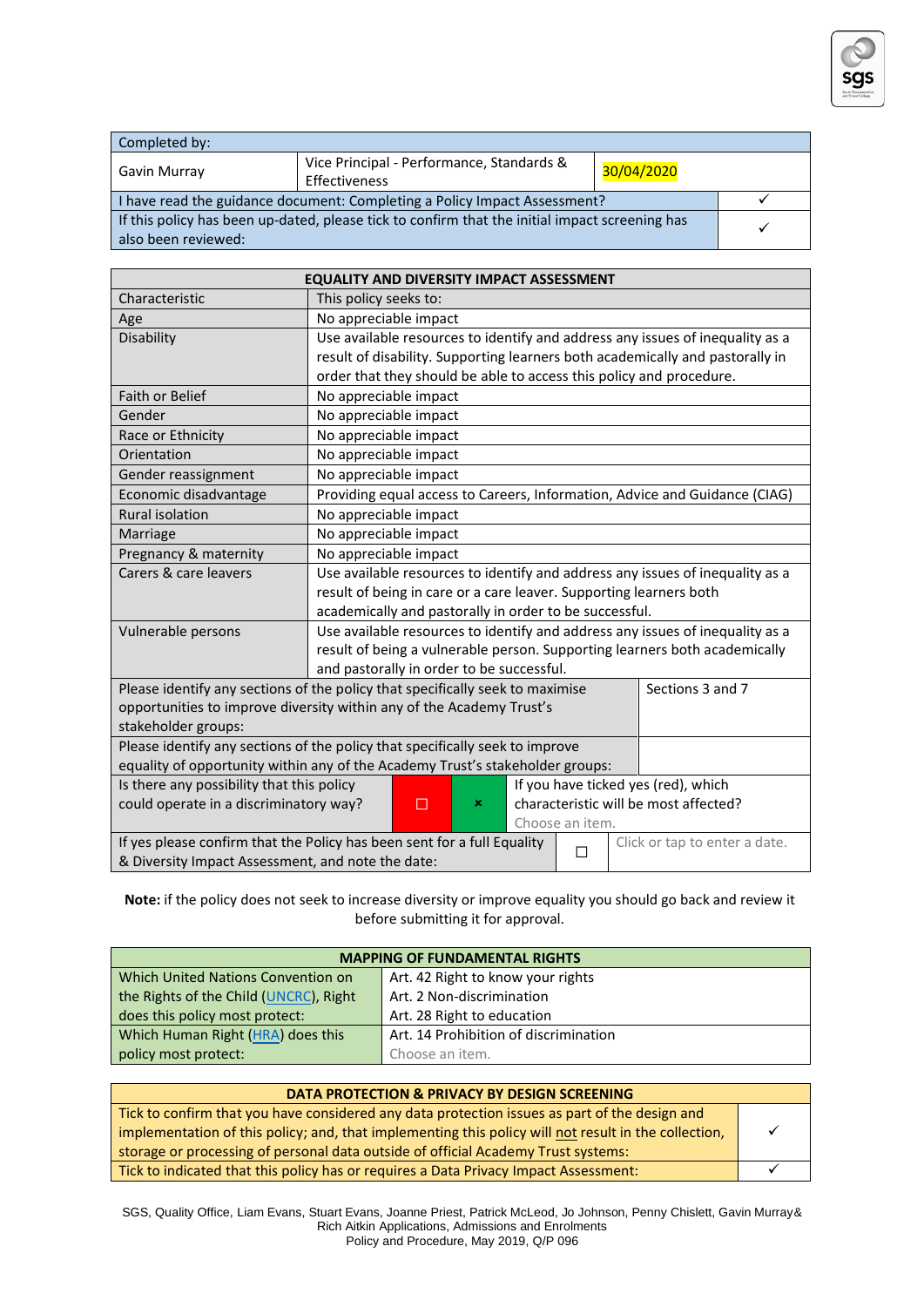# **Applications, Admissions and Enrolments Policy & Procedure**

#### **1. Introduction**

- 1.1. South Gloucestershire and Stroud College (SGS) will ensure applicants receive an effective introduction to their studies and their safety and interests are taken in to account via the SGS Total Support Guide. This Policy states the College's commitment to consider applications from prospective students consistently and without prejudice. Where appropriate, applicants will receive timely interviews. This Policy also includes student transfers, internal progression and course cancellation. Additionally, quality assurance of the process is outlined to ensure applicants receive a consistent and positive experience.
- 1.2. The Policy is informed by, and reflects, the College's Single Equality Policy.
- 1.3. In view of the events of recent times, in particular the steps that SGS College has been required to take in respect of Government guidance relating to the Covid 19 pandemic, we reserve the right to alter any conditions within this policy and procedure, to ensure that we can continue to operate in a safe and viable way. Any such changes will be communicated to all parties to this policy in a timely fashion, to ensure that all parties understand what their responsibilities are, and how the college will expect to deliver services to them.

#### **2. Statement**

- 2.1. SGS College has three general conditions for Application and Admission:
	- 2.1.1. The potential of an applicant to benefit from, and succeed in, one of the programmes of study that the College offers;
	- 2.1.2. The understanding and willingness of an applicant to adopt a responsive attitude to all of his/her College commitments; and
	- 2.1.3. The ability of the college to provide appropriate support for any additional needs the applicant has.
- 2.2. All Pre-16 applicants must be referred to the 14-16 Education Manager to establish eligibility for public funding or payment of fees by their school or local authority.
- 2.3. All learners that hold a current EHCP must be referred to the Learning Support Department to establish support need, agree formal consultation and seek additional funding before a place at SGS College can be offered.
- 2.4. An offer of a place is not a guarantee that the course will run.
- 2.5. Where an applicant is not offered a place, the reasons will be recorded and explained clearly on request. Reasons for not offering a place could be: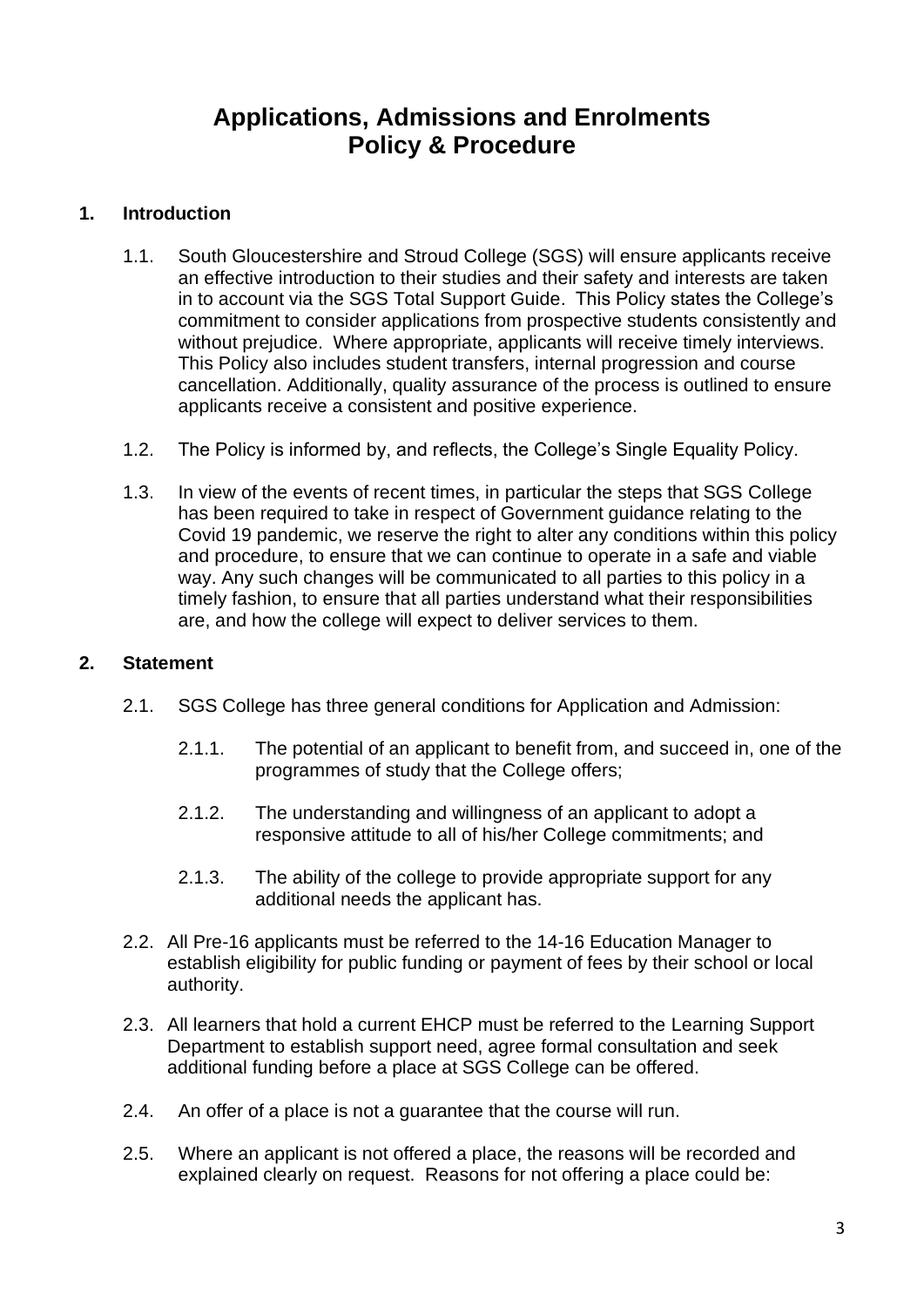- 2.5.1. If, in accordance with the College's Fitness to Study Policy, the College has reason to believe that the applicant's presence is likely to endanger him/herself, other students and/or staff in the College: Careers, Information, Advice and Guidance (CIAG) will be provided to source a suitable alternative to studying at SGS College;
- 2.5.2. the applicant has applied for a course that is oversubscribed. In these circumstances, applicants will be offered further CIAG on the availability of suitable, alternative programmes of study;
- 2.5.3. the applicant has provided false or misleading information;
- 2.5.4. if following a full investigation (including Disclosure & Barring Service checks where appropriate – e.g. teaching, nursing, childcare), the applicant is found to be unsuitable to work with any relevant groups; or
- 2.5.5. the applicant has not met the entry criteria as outlined in the full time and part time prospectus, website or any other SGS marketing material or if funding for support is not available; CIAG will be provided in this instance to source a suitable alternative to studying at SGS College, support funds permitting.
- 2.6. There are no automatic refunds should applicants cancel their enrolment or fail to attend their chosen course. Refunds are given at the discretion of the Principal or Chief Financial Officer.
- 2.7. If a member of the academic / vocational team responsible for delivery of a course rejects an applicant, prior to enrolment of the course commencing, their fees will be refunded in full if already paid.
- 2.8. Learners that hold a current EHCP cannot be rejected without the involvement of the Learning Support Department (SEN). If the College has been named in the EHCP we have a statutory duty to admit the learner.
- 2.9. Wherever possible, learners that hold a current EHCP or other formal diagnosis, 'MyPlan', 'MyPlan+', or equivalent statement, will have a robust transition into college. Where this is not possible, the curriculum area in conjunction with the Learning and Support Department will monitor the progress of a learner during the initial probation period to determine learner suitability for a course. In the event of a placement breakdown, the Learning Support Department will request a formal placement change through the Emergency Review process. Learners with an EHCP cannot be withdrawn or moved from a course without first involving the Learning Support Department.
- 2.10. Course cancellations can only be authorised by a Head of Faculty and ideally must be cancelled at least 7 working days before commencement. Where the first session of a course is run as a taster a decision to cancel the course must be made by the Head of Faculty within 48 hours of the start date of the course.
- 2.11. If the College cancels a course prior to the second session, applicants must be informed promptly and their fees refunded in full. If a course is cancelled after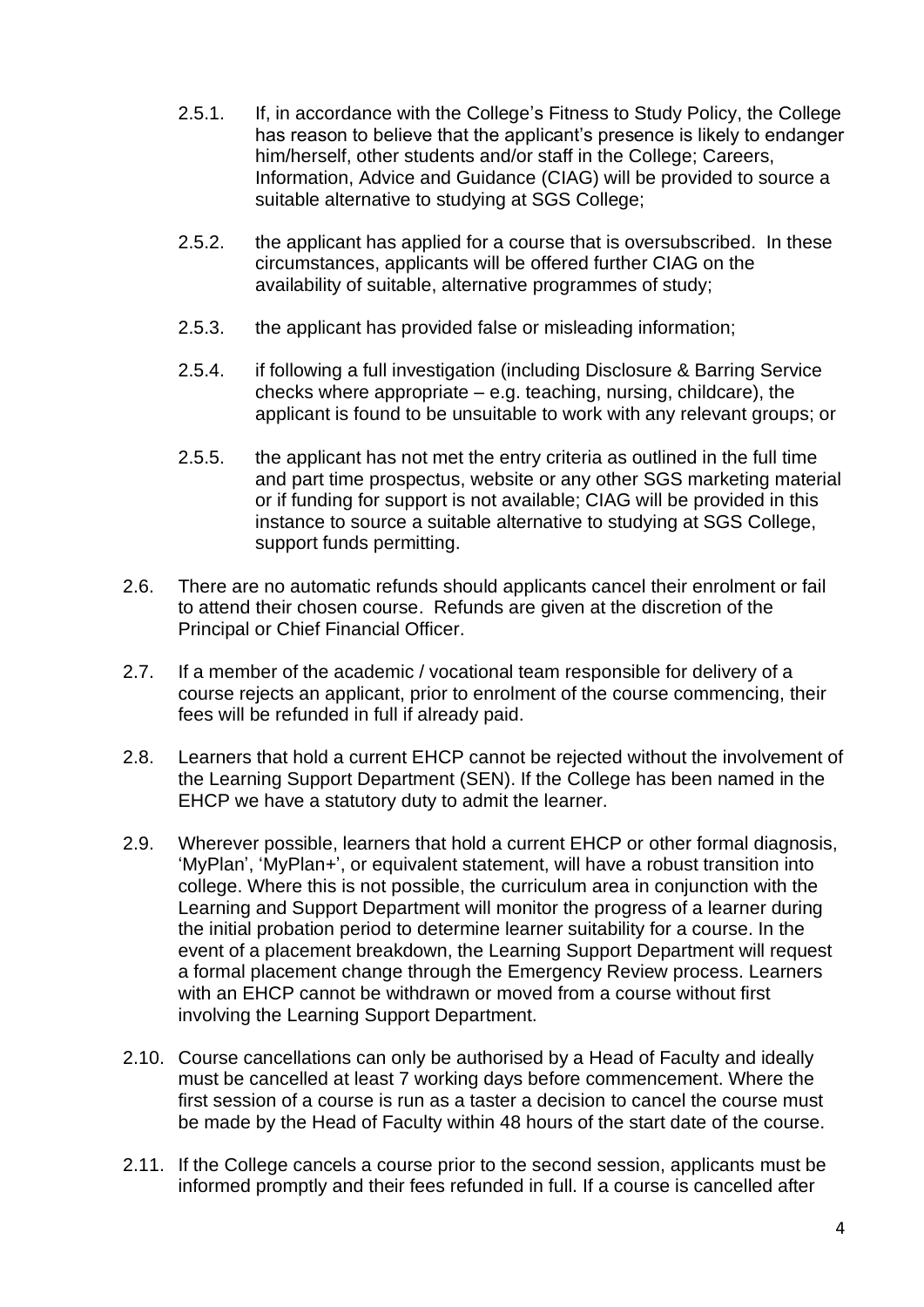the second session, but before completion, the applicant will receive a refund of a proportion of their fees.

- 2.12. Year 10 and 11 students on-roll with a school cannot apply directly to College. The school can support and fund an Early College Placement. A place can only be offered after the school read the service level agreement, submit a learner profile form and sign a funding agreement.
- 2.13. For HE enrolments, the College will be registered with UCAS as SGS College and will adhere to standard UCAS regulations and procedures for those courses offered through the UCAS system.
- 2.14. Quality assurance of one departmental interview session or taster session, whichever is applicable, will be led by the Assistant Principal Corporate Development, the Assistant Principal 16-18, Assistant Principal or other designated Senior Leaders and Heads of Faculty on a half termly basis to assess applicants experience.
- 2.15. Where an applicant is not offered a place that applicant has a right of appeal. On appeal it is for the applicant to establish valid grounds for appeal:

#### **Grounds for appeal:**

- 2.15.1. That the Applications, Admissions and Enrolments Policy & Procedure was not applied correctly and that any procedural irregularity, has disadvantaged the applicant significantly enough to render the decision unsound.
- 2.15.2. That prejudice or bias on the part of one or more decision maker took place and can be proven or there are reasonable grounds to support the perception of prejudice or bias.
- 2.15.3. That the decision maker took a decision which no reasonable person would find comprehensible. Disagreement with the decision does not make it manifestly unreasonable. To apply this ground, you must provide substantive argumentation as to why no reasonable person could have arrived at the decision that was made.
- 2.15.4. Disagreement with a decision based upon academic judgement **will not** be considered as grounds for appeal.
- 2.15.5. Appeals must be received in writing by the College Principalship within 10 working days of the applicant being informed of the decision not to offer a place. The College Principal's decision, which may be delegated to a member of the College's Senior Leadership Team, and which will be made in consultation with the Head of Support if the learner has an EHCP, is final.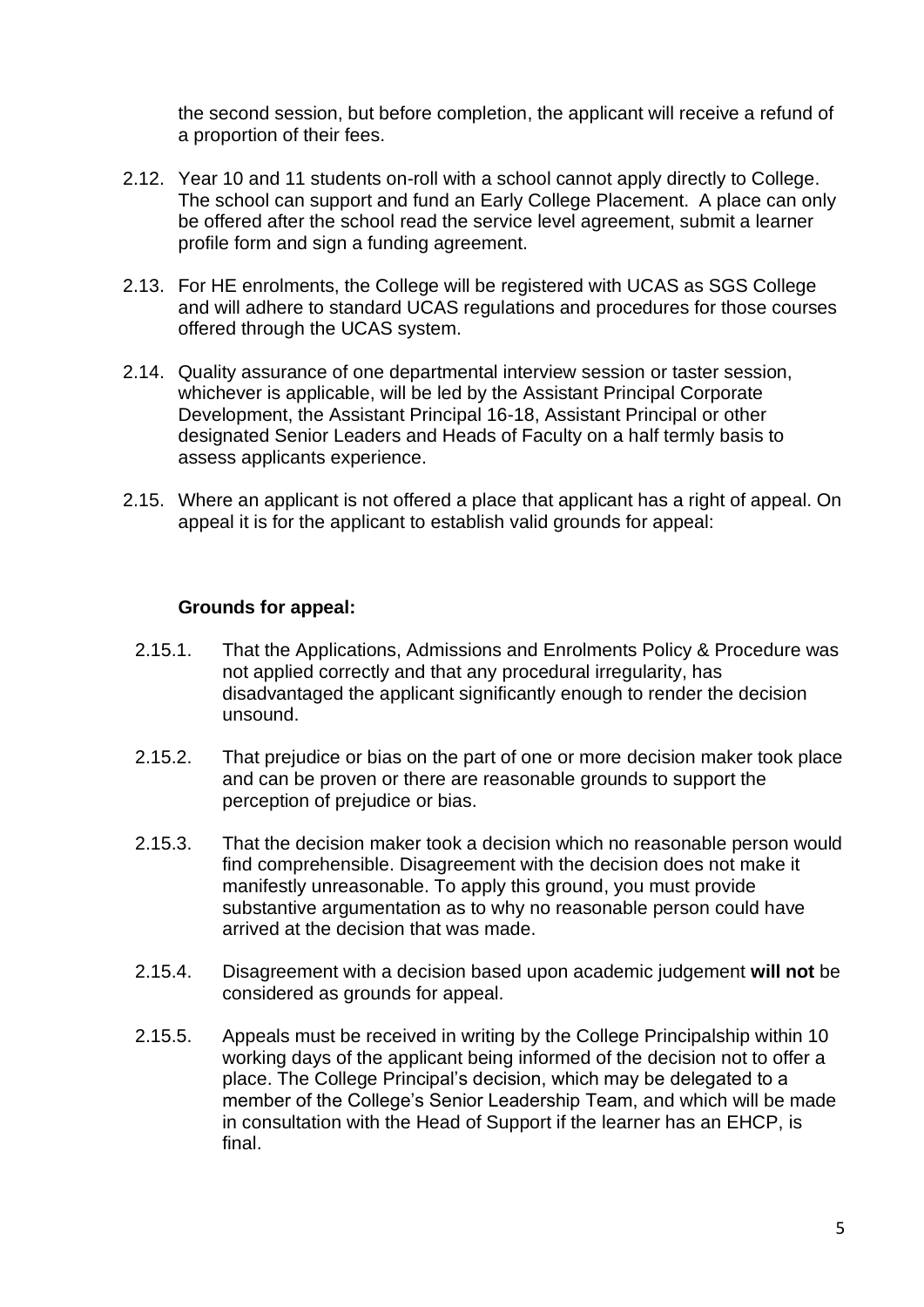### **3. Objectives**

- 3.1. To ensure that current and prospective students are enabled to make a clear and informed choice, they (and where relevant and with the consent of learners, their employers, carers, guardians, etc.) will be provided with timely, clear, consistent and accurate information about:
	- 3.1.1. course entry criteria, content, progression opportunities and Learning Area Managers (LAMs) assessment; including transfers;
	- 3.1.2. course target qualifications and grades;
	- 3.1.3. student support services including opportunities to attend Learner Voice forums and be part of the Student Union;
	- 3.1.4. tuition, examination and material fees, plus any other financial charges associated with a course which a student will have to incur during that course;
	- 3.1.5. bursaries, grants, loans, subsidies and other financial assistance which may be available to students for childcare, transport, equipment, work experience, accommodation and fees;
	- 3.1.6. levels of additional learning support provided;
	- 3.1.7. opportunities to visit the College and meet with specialist tutors and guidance staff;
	- 3.1.8. opportunities to receive impartial information, CIAG from a qualified Careers Advisor;
	- 3.1.9. course cancellations; and
	- 3.1.10. when and where books and materials are required to be purchased by the applicant (purchases are not recommended before the first session in case of course cancellation).
- 3.2. To ensure that existing students who wish to continue their studies at SGS College receive comprehensive CIAG and a standard introduction to their new course/s.
- 3.3. To ensure an applicant is treated consistently, impartially, with dignity and respect, they can expect:
	- 3.3.1. a structured, responsive central applications and admissions procedure (see Section 7 of this policy);
	- 3.3.2. that the College will comply with the General Data Protection Regulations in respect of details given on any application form and during the application process with regards to communications to external parties; and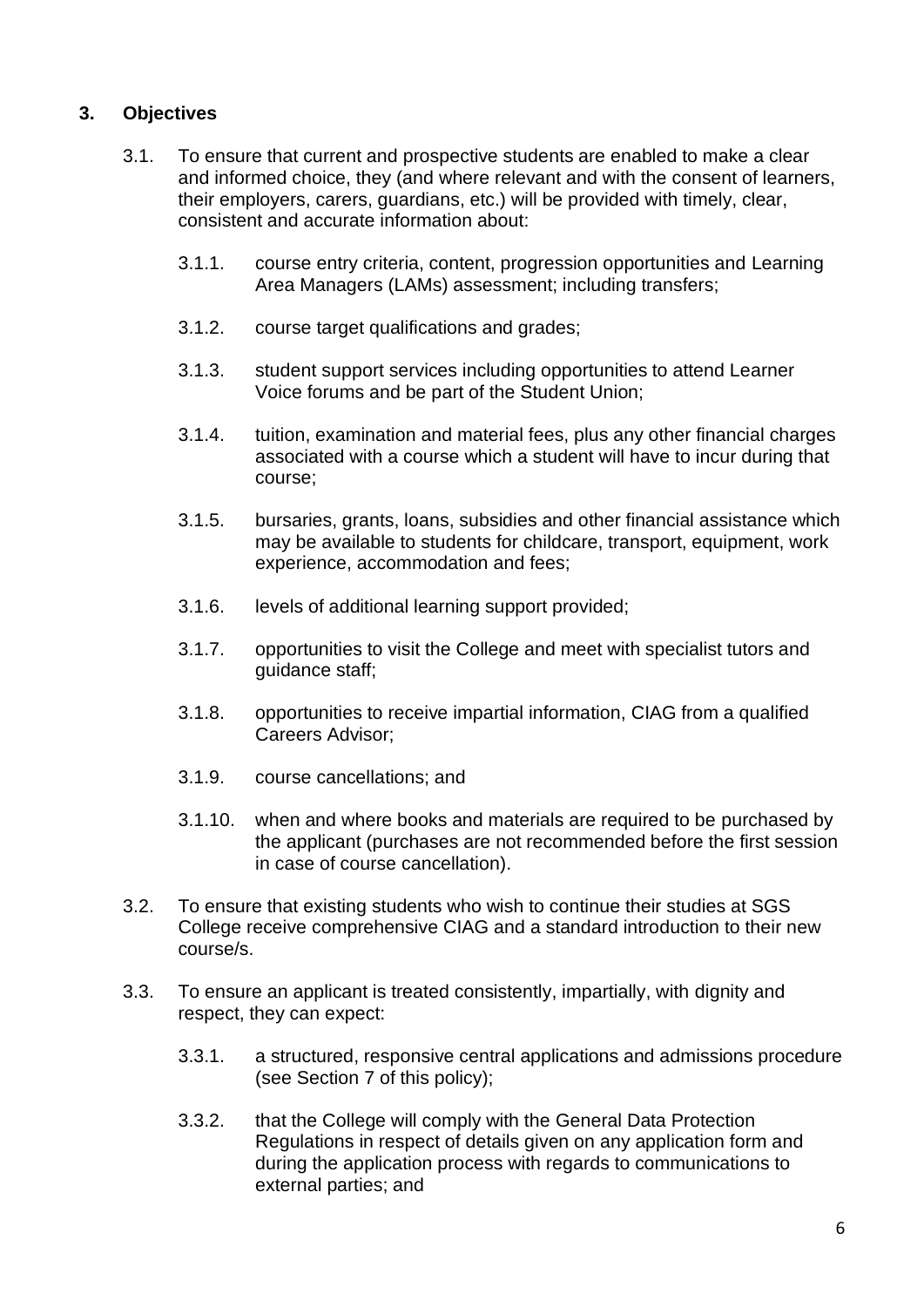- 3.3.3. any application related interview will be explorative, informative and supportive.
- 3.4. Application forms include clear statements about the College's Consent to Process Information.
- 3.5. To ensure the quality of the interview process is to a consistently high standard for all applicants. Please see Appendix 1 for further details.

#### **4. Implementation**

- 4.1. Through the College's application/admissions/enrolment procedures to ensure that all students are placed on courses or programmes which are appropriate to their needs and will enable them to achieve their full potential.
- 4.2. Through the College's finance policies and procedures.
- 4.3. Through the College's additional learning support policies and procedures to ensure the College makes reasonable adjustments in teaching, learning and assessment, so that programmes are free from artificial barriers that restrict access and progression.
- 4.4. Through the College's quality policies and procedures.

#### **5. Responsibilities**

#### 5.1. **Students and Parents/Guardians/Carers**

5.1.1. Parents/guardians/carers of pre-16 students are responsible for ensuring their child's suitable entry and departure from SGS College, as pre-16 students accessing courses cannot be supervised outside of the classroom or designated lunch areas.

> College staff will brief students as per the Learner Code of Conduct including pre-16s not leaving the site(s) over the duration of their time on campus unless prearranged with the tutor (e.g. an authorised College trip).

- 5.1.2. All students must wear current SGS College lanyards containing their identity card at all times whilst on college premises unless instructed to remove by a staff member when considering health and safety.
- 5.1.3. All students adhere to the SGS College code of conduct.

#### 5.2. **Managers and Staff with Policy or Procedure Responsibilities**

- 5.2.1. Customer Experience Staff
- 5.2.2. MIS Registry, Student Data and Admissions Staff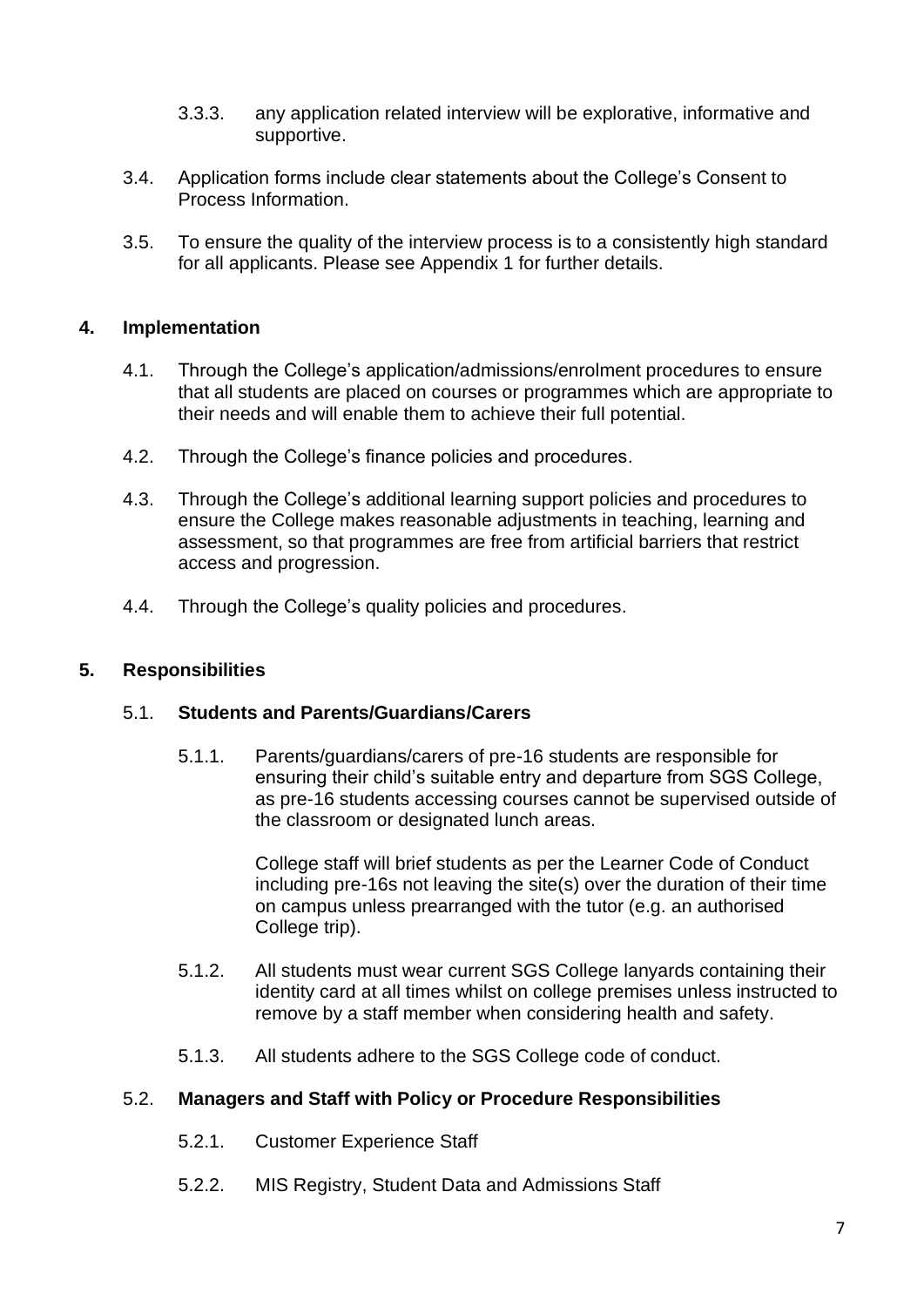- 5.2.3. Head of Finance
- 5.2.4. Assistant Principal Corporate Development
- 5.2.5. Head of Support
- 5.2.6. HE Admissions staff
- 5.2.7. Assistant Principal Adult and Higher Education
- 5.2.8. Assistant Principal 16-18
- 5.2.9. Vice Principal SGS Group Quality and Performance
- 5.2.10. Heads of Faculty

#### **6. Related Policies, Procedures, Regulations and Legislation**

- 6.1. Fees & Refunds Policy
- 6.2. Compliments, Suggestions and Complaints
- 6.3. Single Equality Policy
- 6.4. UCAS Regulations and Procedures
- 6.5. Fitness to Study
- 6.6. Data Privacy and Protection Policy
- 6.7. SEND code of practice: 0 to 25 years (Department for Education)

### **7. Procedures**

#### 7.1. **Generic, FE and HE Application Procedure**

- 7.1.1. All application procedures include (Additional specific procedures for Pre-16, International and HE Applicants are listed from 7.2 below):
	- 7.1.1.1. On receipt, paper-based application forms are checked by Admissions staff to ensure they are correct. Any omissions or problems are referred back to the applicant. If all information is correct, and if an interview is applicable, an invite will be generated and despatched within 4 working days where applicable.
	- 7.1.1.2. Where an application is made via the College's website this will be acknowledged by return email.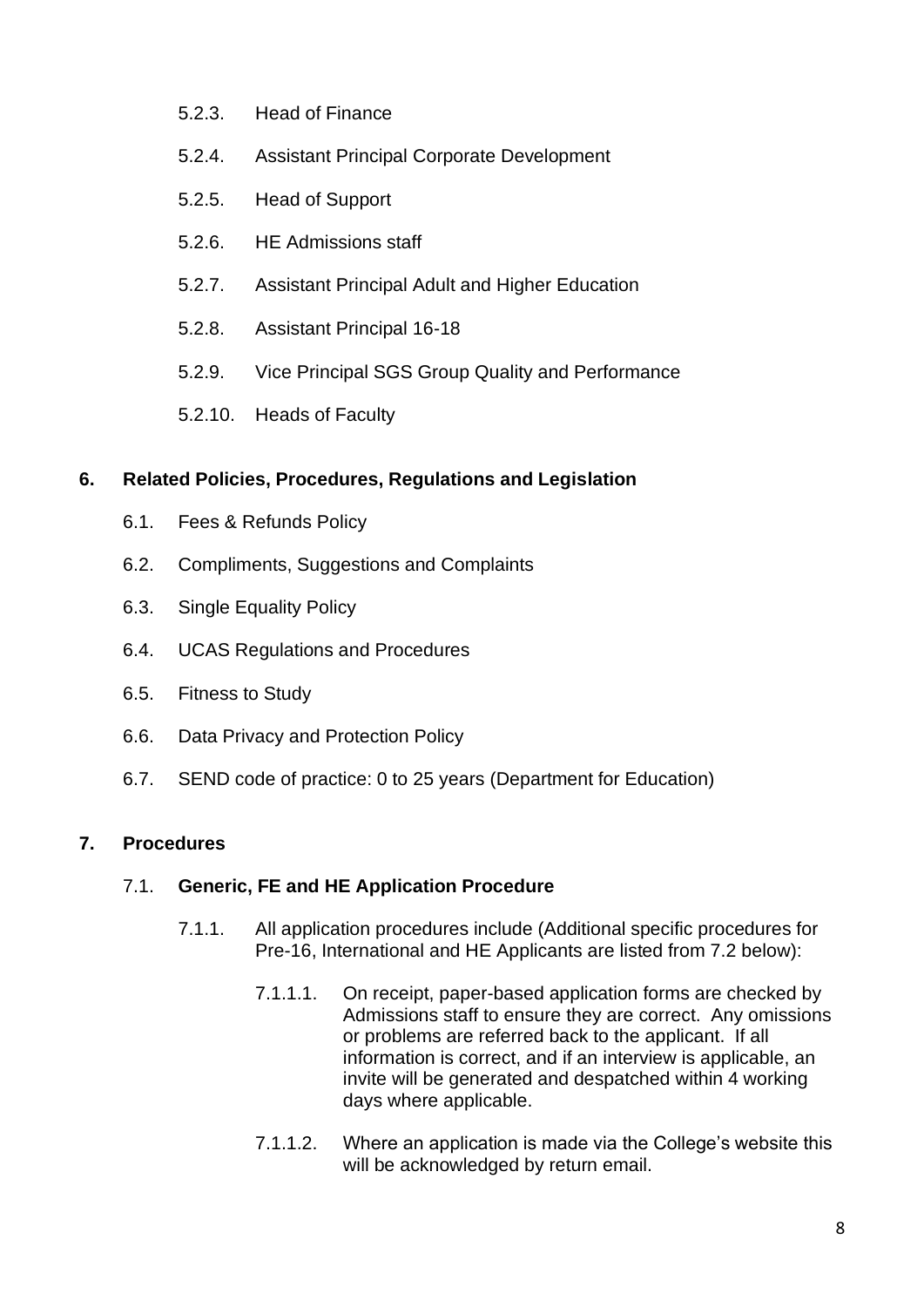7.1.1.3. An online application will be checked and verified the next working day following the submission of the application and, providing all is in order, and if an interview is applicable, an invite will be despatched within 4 working days (this may be via email or post) where applicable. Where a learner has an EHCP this timeline will not be applicable as the college must request a formal consultation with the relevant Local Authority.

> Applicants born or resident outside the UK who are not in possession of either Pre-Settled or Settled status under the EU Settlement Scheme (EUSS) are to be referred to the Inclusion Manager and Deputy Safeguarding Lead to determine their status; all applicants are dealt with by the College's Admissions Team, following necessary checks by the Inclusion Manager and Deputy Safeguarding Lead.

- 7.1.1.4. Applicants who are aged under 16 on the 31st August on the year of entry, are referred to the 14 -16 Education Manager to arrange a pre-interview appointment.
- 7.1.1.5. A clear line of enquiry for those who wish to track the progress of their application
- 7.1.1.6. Applicants are automatically placed on a waiting list if the number of people wishing to enrol on a course exceeds the number of places available. They are informed if a second course is run, or if anyone cancels, they will be contacted by Customer Experience staff to see if they still wish to enrol.
- 7.1.1.7. Applicants are / will be advised to disclose information about any additional learning support needs they may have. This may include whether they have an Education, Health and Care plan (EHCP), a non-statutory plan such as a 'MyPlan' or 'MyPlan+' from their local authority or a Learning and Skills Plan from the Welsh Government.
- 7.1.1.8. An applicant who has provided false or misleading information on the application form will be rejected from the process.
- 7.1.1.9. If applicable, an interview which provides the interviewee with the opportunity of exploring with a subject specialist their reasons for application, career plans, qualifications and personal circumstances, so that they are able to make a decision as to whether the course is right for them. This interview may take place remotely.
- 7.1.1.10. Where an applicant is not offered a place on a course, his/her application may be reviewed if the applicant is able to present new information relevant to their application, which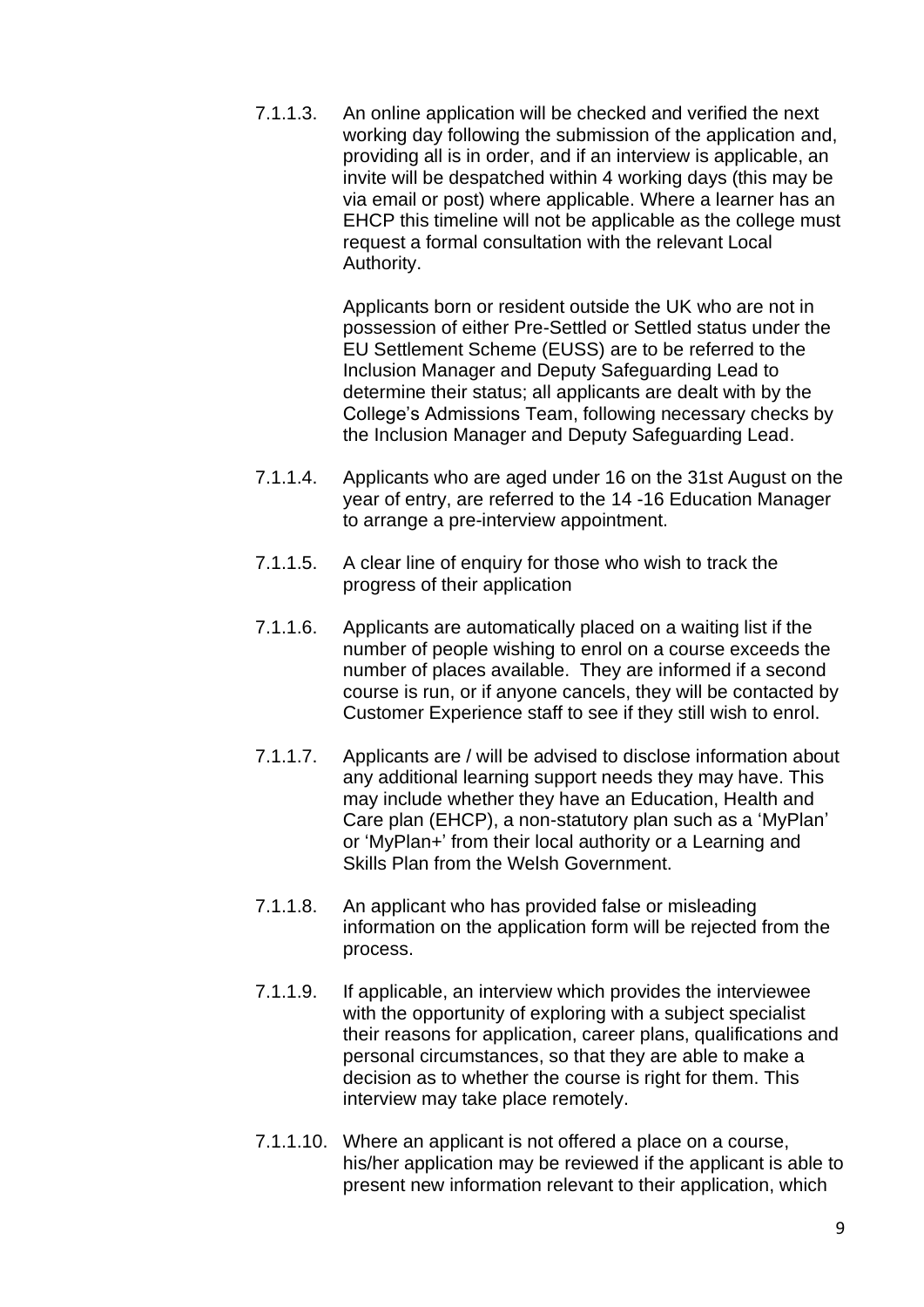was unavailable at the time the decision was taken not to offer them a place.

- 7.1.1.11. A conditional offer will be sent to the applicant via e-mail or letter.
- 7.1.1.12. Student records are then updated by the Admissions Team to show the outcome.
- 7.1.1.13. An initial assessment and/or taster day to ensure that the applicants chosen programme of study closely matches their needs and abilities. If the applicant has a learning difficulty, disability or is a vulnerable young person, a more extensive link programme may be needed to ensure a smooth transition into college. The 'SGS Prepared' work will involve the learner being sent an access login to help them to prepare for their course.
- 7.1.1.14. An offer of a place on a course is conditional. The conditions will be clear and consistent with published entry criteria, or as discussed at interview. If an applicant does not accept the offer within 30 days, the College reserves the right to offer the place to another applicant. Exceptionally, this will not apply in the case of late applications, where the course starts in less than 30 days.
- 7.1.1.15. The College will withdraw an offer if an applicant submits false or misleading information that was instrumental in securing an offer of a place.
- 7.1.1.16. Keeping warm newsletters will be sent to applicants half termly from January via Marketing, providing information to prepare future learners for College life – this excludes HE.
- 7.1.1.17. Generally clear, informative enrolment instructions will be sent out at least 4 weeks before the beginning of the course to applicants who have applied more than 6 weeks before the start of that course.
- 7.1.1.18. An opportunity to review and, where necessary, re-negotiate application to an appropriate course, after the publication of GCSE, A-level or other results, with a Careers Advisor or Programme Leader.
- 7.1.1.19. The HE Admissions Co-ordinator, will notify any applicants of the closure of any HE course.
- 7.1.1.20. References are sought from the students' existing personal tutor for internal progression.
- 7.1.1.21. No learner with an EHCP or significant support need that cannot be met within the college's own resources will be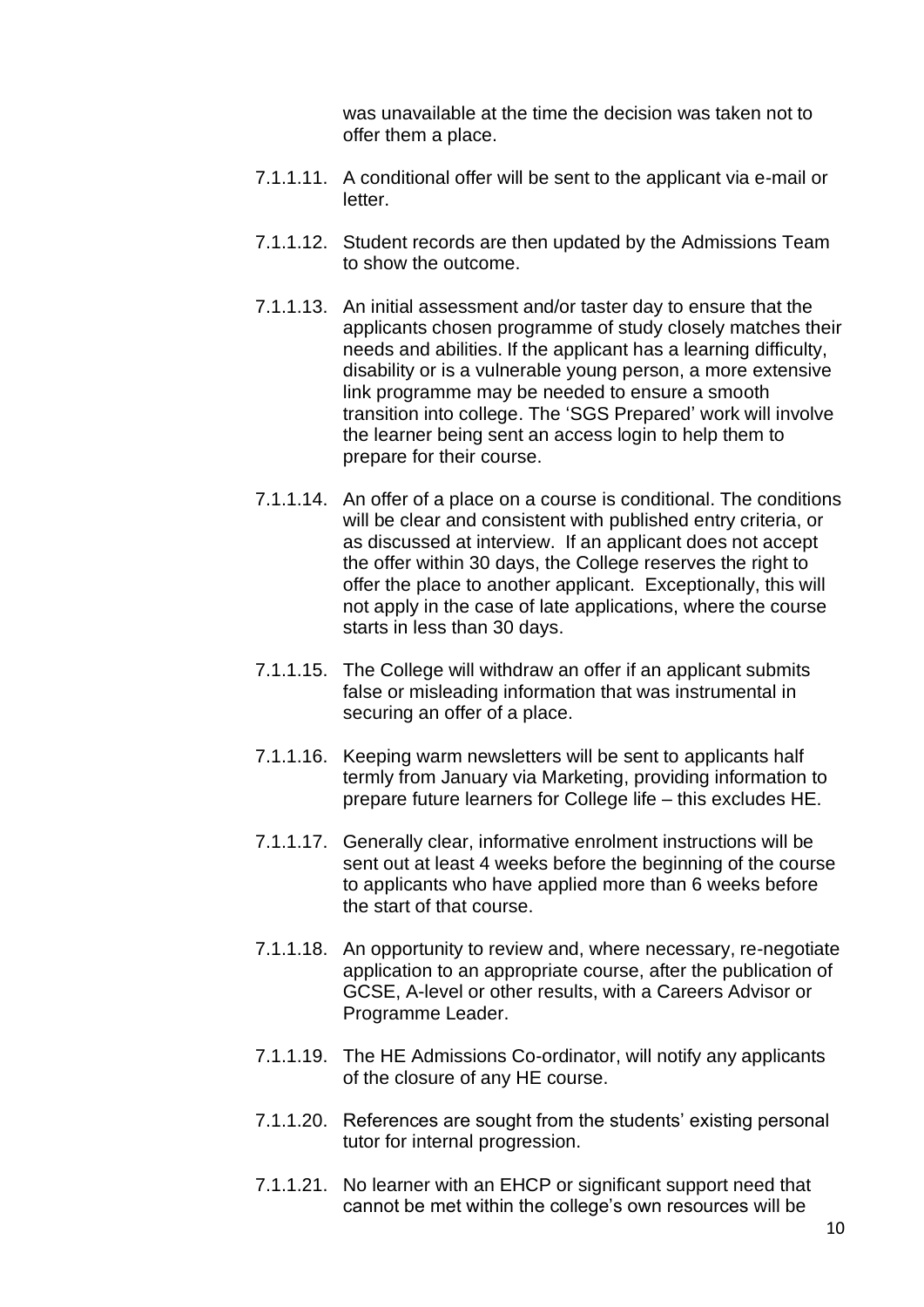enrolled without approval from the Head of Support that the appropriate support is within the college's capabilities and, where appropriate, that funding has been secured. Learners with an EHCP will be subject to the statutory consultation process in order to achieve a place at college. Learners with a significant support need but no EHCP should be flagged to the Learning Support Team as soon as practicable, to ensure support can be put in place, if appropriate before the start of term.

7.1.1.22. Should applicants apply to join a full-year 16-18 study programme after the end of the initial six-week probation period, then admittance to the programme is at the discretion of the Head of Faculty. However, given that a substantial proportion of the learning will already have taken place by this point, admittance will only be agreed under exceptional circumstances.

### 7.2. **Specific Pre-16 Application Procedure points**

- 7.2.1. A pre-interview student profile form will be provided to the relevant educational establishment if the learner is an Early College Placement, and to the parent/guardian if Elective Home Educated, which:
	- 7.2.1.1. Provides an opportunity to supply information about the applicant that is relevant to their application and the course of study.
	- 7.2.1.2. Provides the opportunity to reveal learning support needs and disabilities and full information about the applicant's needs. In some cases, admission onto a programme of study will include a commitment from the applicant to engage with additional learning support.

7.3 **Studying in the UK: guidance for EU/EEA students - What citizens of the EU, Iceland, Liechtenstein, Norway and Switzerland studying, or planning to study in the UK should consider.**

**Important note: Guidance on eligibility of non-British learners is complicated and changes frequently. The guidance given in this document was correct at the time it was published. If anyone has any queries or concerns about the guidance given here, they should contact the Head of Project Management, Funding and Data (mel.packham@sgscol.ac.uk) to seek the latest guidance.**

7.3.1 People's rights to live in the UK did not change until 31 December 2020.

Citizens of the EU, Iceland, Liechtenstein, Norway and Switzerland who are living in the UK on or before 31 December 2020 can apply to the EU Settlement Scheme (EUSS).

The EUSS means that citizens of the EU, Iceland, Liechtenstein, Norway and Switzerland who are granted either Pre-Settled or Settled status will be able to stay and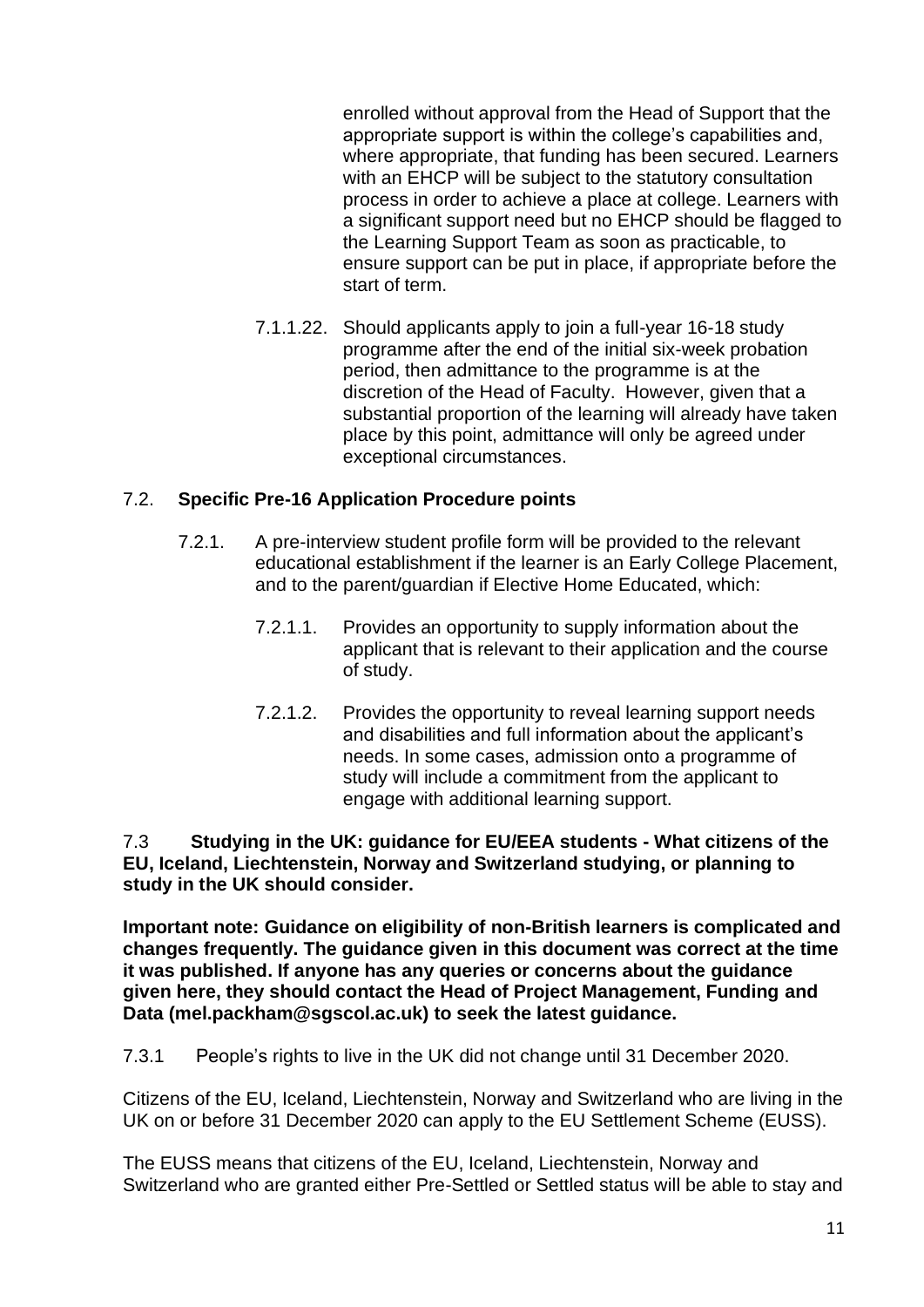continue to work, study and access benefits and services broadly on the same basis as they currently do. It is free to apply to the EUSS.

The deadline for most people to apply to the EU Settlement Scheme was 30 June 2021.

If a learner or their family are from the EU, Iceland, Liechtenstein, Norway or Switzerland, they can still apply if they or a family member were living in the UK by 31 December 2020.

They must also either:

• meet one of the criteria for a later deadline to apply

• have 'reasonable grounds' for not applying by 30 June 2021 More information is available about the eligibility criteria for later applications to the EU Settlement Scheme:<https://www.gov.uk/settled-status-eu-citizens-families>

7.3.1.1 EU/EEA learners starting a course in the UK from 1 January 2021 will need to check if they need a UK visa, if they are planning to study in the UK from 1 January 2021 they will not be eligible to apply for the EU Settlement Scheme unless they were living in the UK on or before 31 December 2020.

A learner can apply for a Student visa if they are over 16 and plan to start a course with a provider who can act as a licensed student sponsor.

Learners do not need a visa to study in the UK for courses up to 6 months in duration, as long as they are studying at an accredited institution; this includes English language courses.

Learners can apply for a Short-term study visa if they are studying on an English language course which lasts up to 11 months.

There is also specific guidance for new and returning international students coming to UK higher education institutions.

7.3.2 Learners will be able to access student finance if their course in England starts in the 2021 to 2022 academic year or before, provided they meet the residency requirements. This will be available for the duration of their course.

If a learner secures a place in the 2021 to 2022 academic year, but subsequently defers the start of their course until the following academic year, then the rules governing student support for 2022 to 2023 entry will apply to them.

#### 7.3.3 **Changes to funding from the 2022 to 2023 academic year:**

If a learner's course starts on or after the 1 August 2022 they will no longer be eligible for home fee status, undergraduate, postgraduate and further education financial support from Student Finance England **unless** they meet one of the following criteria:

•you are able to benefit from the citizens' rights agreements – such as the EU Settlement Scheme (EUSS)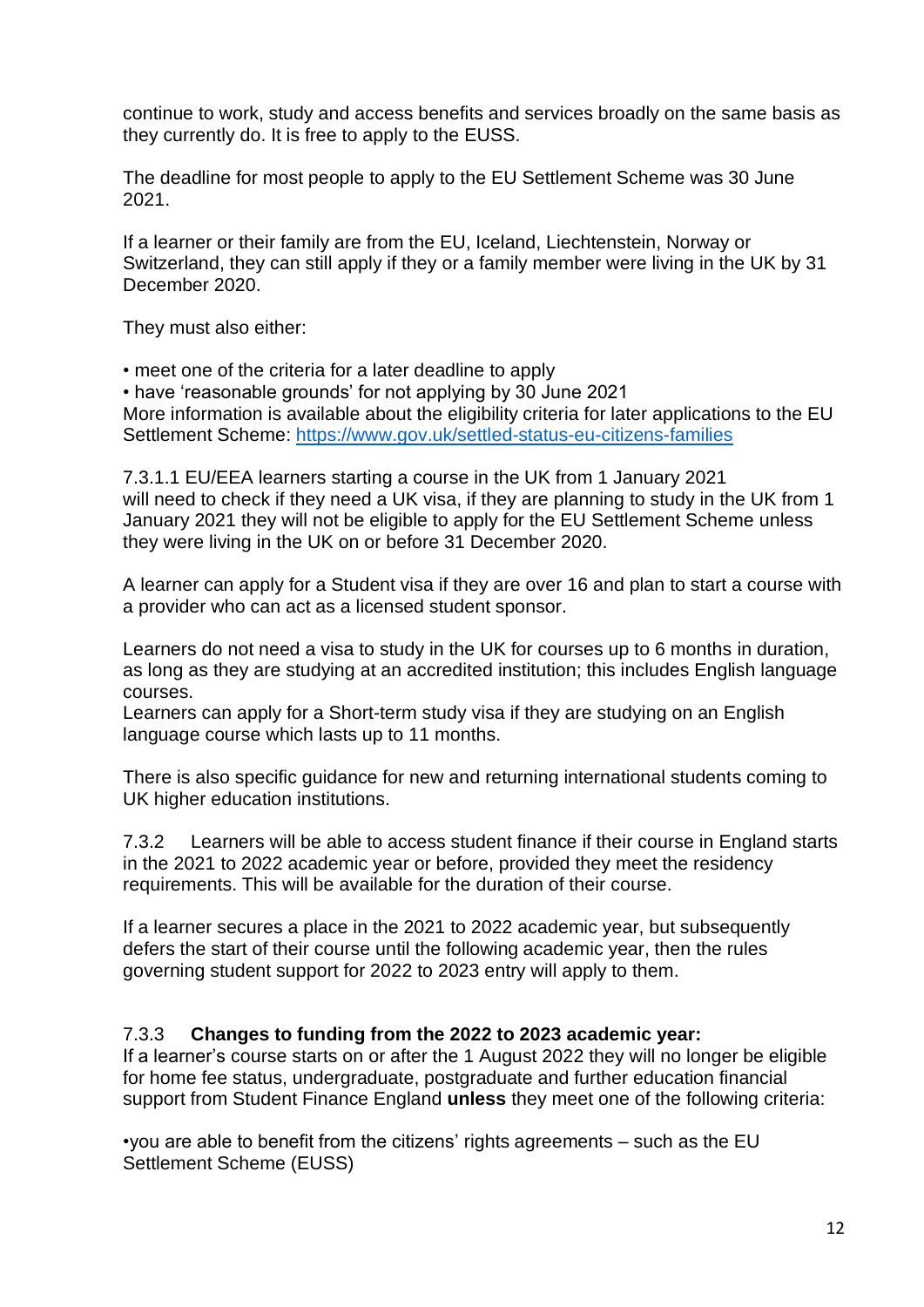•you are an Irish national living in the UK or Republic of Ireland - benefits of Irish nationals under the Common Travel Area arrangement will continue.

#### **7.4. Specific Non-EU International Application Procedure points**

**7.4.1** Guidance on eligibility of non-EU learners is complicated and changes frequently. The guidance given in this document was correct at the time it was published. If anyone has any queries or concerns about the guidance given here, they should contact the Head of Project Management, Funding and Data to seek the latest guidance.

7.4.2 In the case of applications from international applicants (i.e. the applicant has indicated that they have had a period of residence outside of the UK or have indicated a Nationality other than British), where an interview is not normally possible the College will:

7.4.2.1 Establish qualification equivalence, including use of English. HE students are required to have an IELTS overall score of 6 in writing sub-skill and 5.5 in all other sub-skills.

7.4.2.2 Offer a place, conditional on standard entry criteria (or equivalent qualifications).

7.4.2.3 Require evidence of the applicant's right to stay and study in the UK for the duration of the course.

7.4.2.4 Require evidence of ability to pay tuition fees in full prior to enrolment.

7.4.2.5 Require non-EU international applicants to pay tuition fees in full prior to entry to the UK and/or enrolment, as appropriate. or apply to SLC EU for tuition fee loan if HE EU learners. Further guidance for EU/EEA students can be found here:

[https://www.gov.uk/guidance/studying-in-the-uk-guidance-for-eu](https://www.gov.uk/guidance/studying-in-the-uk-guidance-for-eu-students)[students](https://www.gov.uk/guidance/studying-in-the-uk-guidance-for-eu-students)

7.4.2.6 View a copy of each sponsored migrant's current passport showing any personal identity details including biometric details, leave stamps, or immigration status document including their period of leave to remain (permission to stay) in the UK. This must show the migrant's entitlement to study with a licensed sponsor in the UK.

7.4.2.7 The College with check the date on which the migrant entered the UK, to ensure they entered during the validity of their Student Visa and therefore have permission to study. However, if the migrant is a national of Australia, Canada, Japan, New Zealand, Singapore, South Korea or the United States of America, they may (since 20 May 2019) enter the UK through an automated e-Passport gate ('e-Gate') if they hold a valid visa or biometric residence permit. In such cases, they will not have an entry stamp in their passport.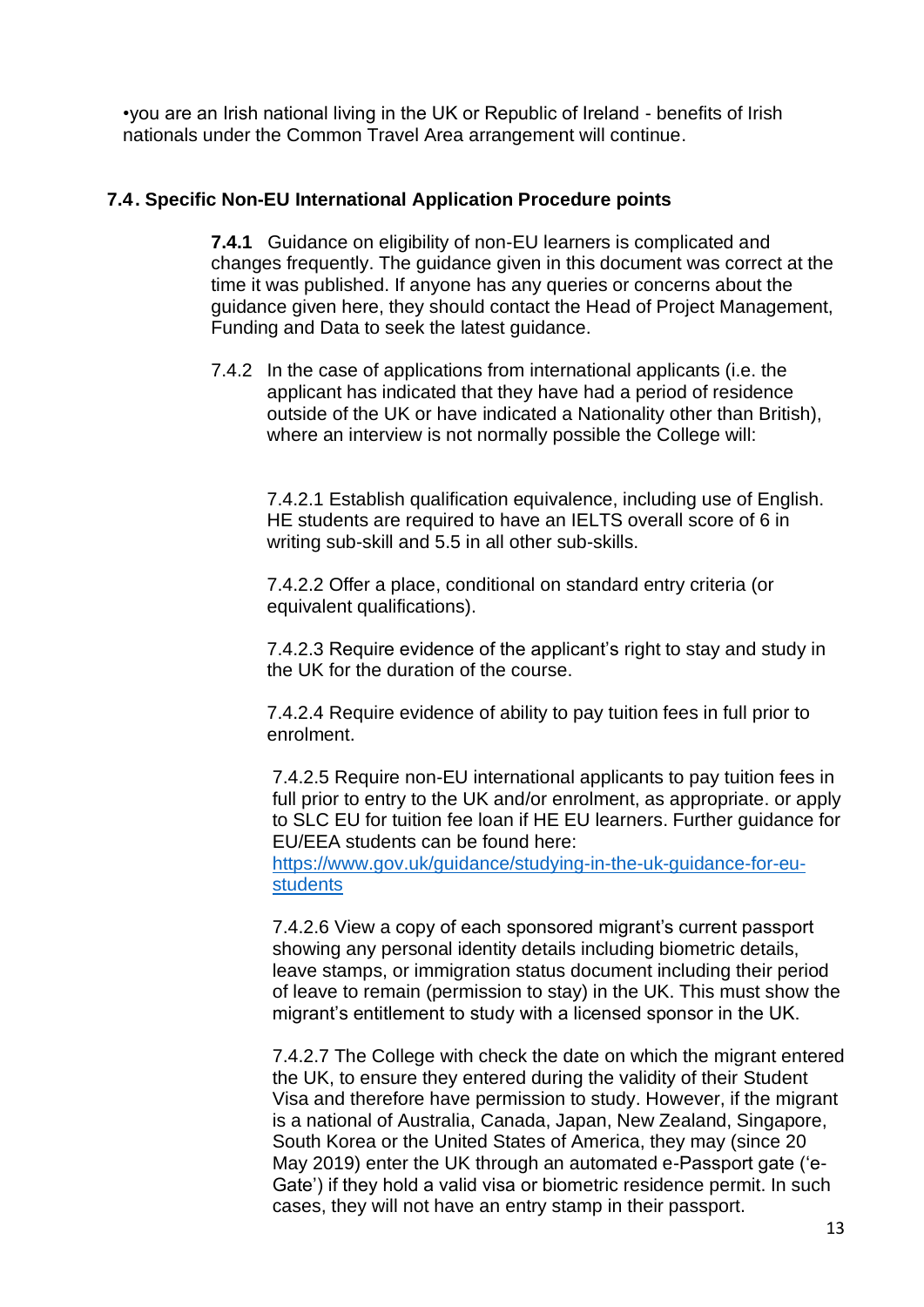7.4.2.8 If the student does not have an entry stamp, the College must still check the date of entry by asking to see other evidence such as, but not limited to, e-tickets or a paper or electronic boarding pass. The College must then record that the date the student entered the UK, but do not have to retain evidence of the date of entry.

7.4.2.9 View the migrant's biometric residence permit (BRP).

7.4.2.10 Record of the migrant's absence / attendance, this may be kept either electronically or manually.

7.4.2.11 A history of the migrant's contact details to include UK residential address, telephone number and mobile telephone number. This must be kept up to date with any changes to these details.

7.4.2.12 The College will not keep copies or originals of any evidence assessed as part of the process of making an offer to the migrant; instead, we will keep a written/electronic record to the effect that we have seen the necessary evidence and have vouched for its existence.

#### **7.5. Specific HE Application Procedure points**

- 7.5.1. Applications should be made via UCAS online for full degrees and foundation degrees. Existing foundation degree students applying for the SGS Level 6, can contact the HE Admissions Team who then give a conditional offer based on achievement of their current HE course. For any applicant required to be interviewed, an interview date will be offered within 2-4 weeks of receipt of their application. A decision on whether to offer a place will usually be conveyed to the applicant and UCAS or franchising HE provider within 7 working days of an interview.
- 7.5.2. SGS College complies with published UCAS deadlines for decisions on applications for courses offered through the UCAS system.
- 7.5.3. Programme Leads will manage the decision-making process, liaising with Heads of Faculty and the HE Admissions Office.
- 7.5.4. For any applicant not being interviewed, the decision about whether to offer them a place will be conveyed to UCAS, or direct to the applicant if appropriate, usually within 10 working days of receipt of their application.
- 7.5.5. Offers of places on a course will be standardised, with any stated conditions being clear and consistent with the published entry criteria. The SGS College's Terms and Conditions Policy, will be attached to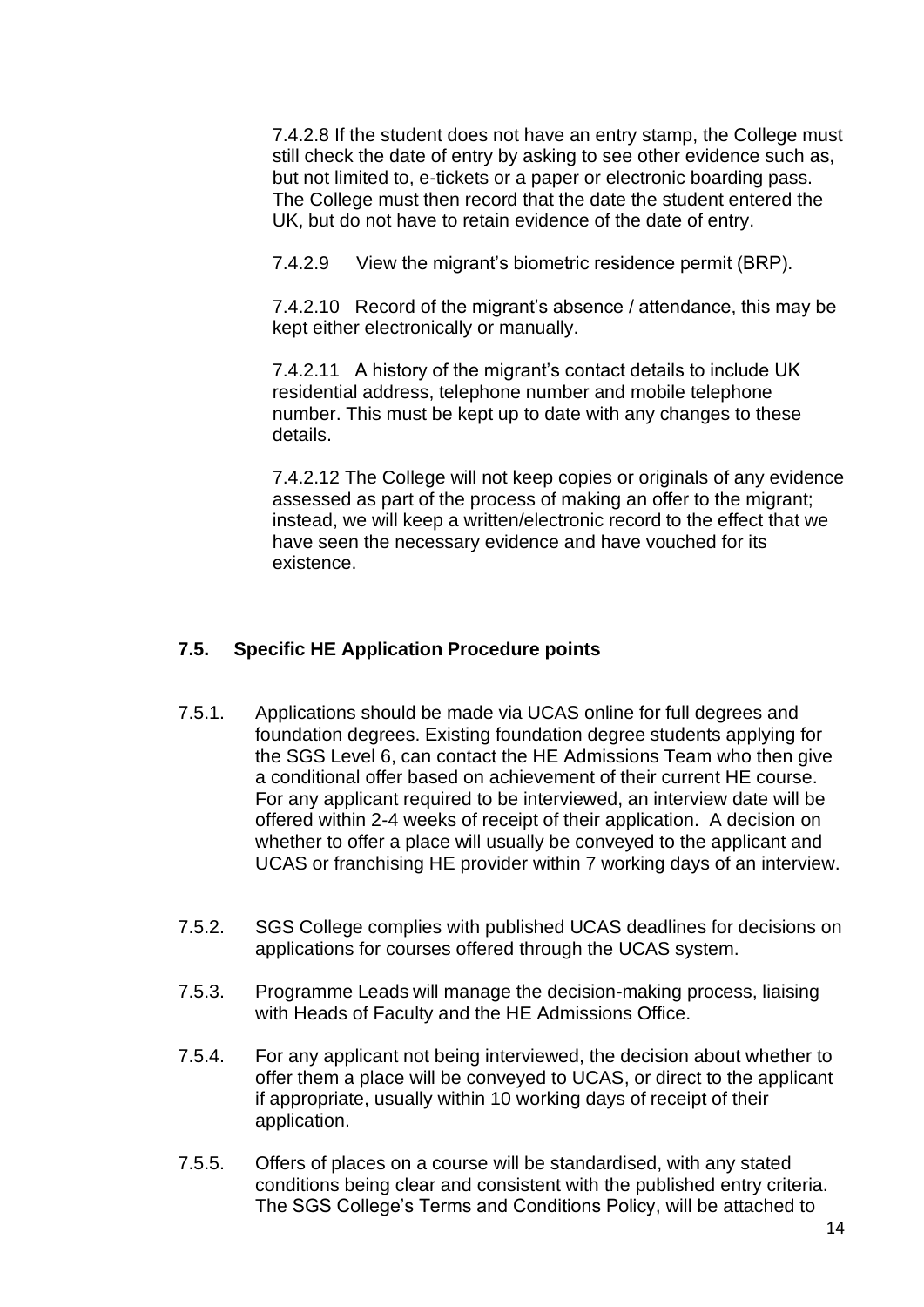the email offer to the applicant. An offer letter will also be posted and will make reference to this email and the policy attached.

- 7.5.6. Late applicants will receive enrolment instructions in advance when the timescale permits, or at time of interview.
- 7.5.7. Higher Education applicants will receive support completing their application for the Disabled Students Allowance (DSA) if applicable. If DSA is not applicable high needs learners could possibly be supported by SGS College as a reasonable adjustment. However early disclosure is essential as a full needs assessment will need to be completed prior to support being approved. Approval of this support must be agreed prior to confirmation of a place at SGS College.

#### 7.6. **Specific Apprenticeship Application Procedure points**

- 7.6.1. Apprenticeships are dependent on the applicant securing a suitable apprenticeship employment contract with an employer.
- 7.6.2. We will encourage all employers to post vacancies on the Apprenticeship Service site, but it is not mandatory to use this service.
- 7.6.3. All applicants that meet the employer criteria and the college entry requirements will be invited to a college interview and screening of basic skills.
- 7.6.4. The college will provide the employer with a shortlist of candidates who meet both the college and the employer selection criteria. The employer will make the final selection decision.
- 7.6.5. The college will signpost unsuccessful applicants to alternative vacancies or training.

#### **7.7. Data Privacy and Protection**

- 7.7.1. In order to process admissions and enrolments the College collects and processes personal information about all applicants and prospective applicants.
- 7.7.2. The College's lawful basis for processing Personal Data in respect of applications, enrolment, funding, awarding body registration, teaching, learner support, performance monitoring and research is that the processing is necessary for the College to perform a task in the public interest and for its official functions; these tasks and functions have a clear basis in law.
- 7.7.3. The College's lawful basis for processing (and storing) Personal Data in respect of non-EU and International applicants is that such processing is necessary to comply with legal obligations in respect of right to study checks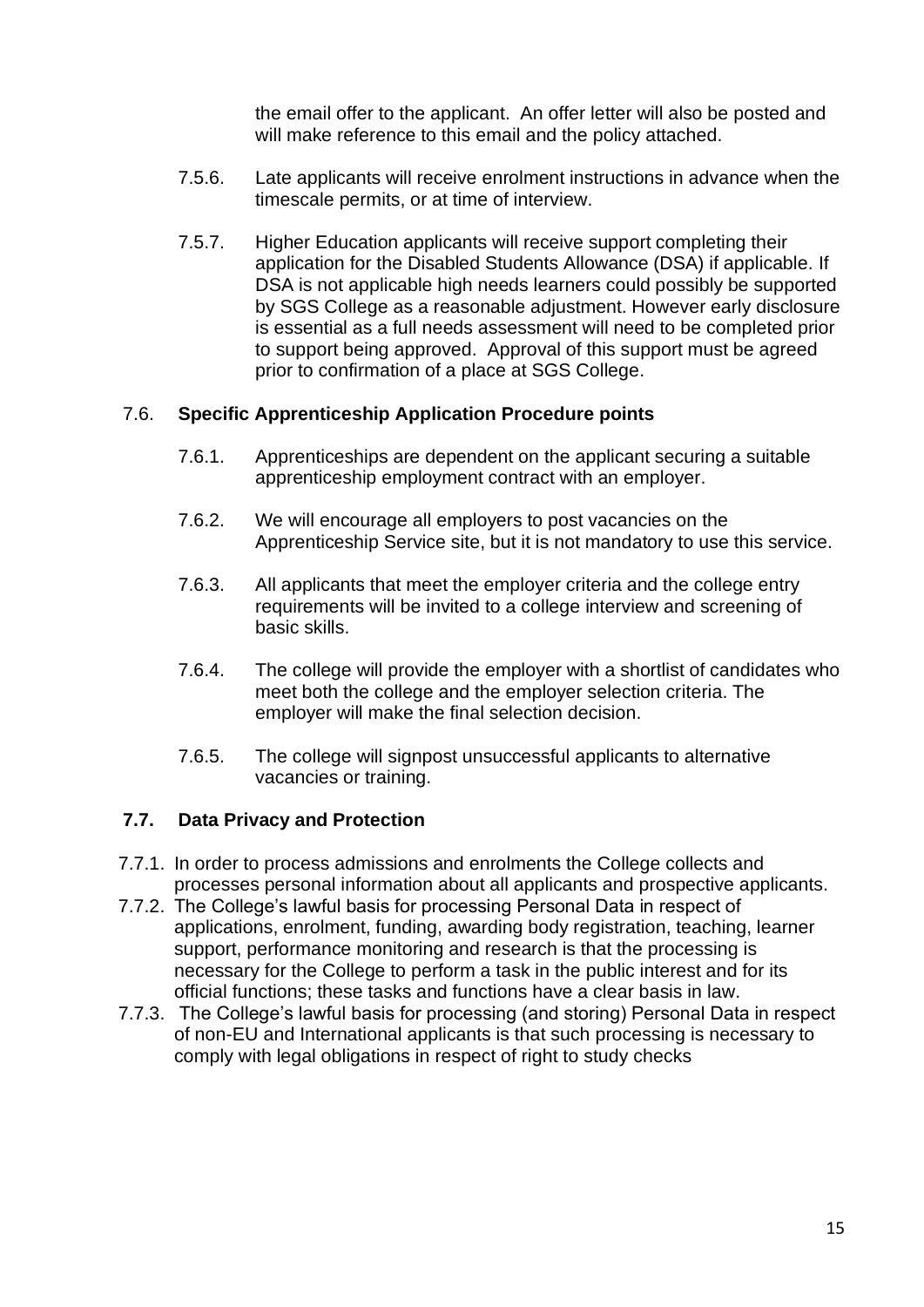# **Appendix 1**

### **Full-Time Interviews – Quality Assurance**

### **Interview Quality Assurance Objectives**

- Ensure applicants are collected on time
- Ensure area selected to deliver interview is welcoming and appropriate
- Ensure that the process is accessible to all learners, including arrangement of signer, interpreter or pastoral support if appropriate
- Ensure overview of College, department and interview process is communicated clearly prior to the formal interview commencing
- Ensure key aspects listed below are covered at interview:
- •
- o Carry out interview (see below)
	- Review reference(s)
	- Check attendance ask reason behind attendance below 90% and reiterate minimum requirements for all aspects of the study programme
	- Review school reports, predicted grades, check entry criteria if predictions don't match – discuss other options
	- Intended progression correct subjects/course/level?
	- Check and record any provided information or documentation relating to additional learning support needs, including Education, Health and Care Plans or prior Examination Access Arrangements or to the applicant's status as an Early College Placement. Ask about previous support at school or previous place of study.
	- Explain all aspects of study programme not just here to obtain qualifications

Applicant to use 'Interview Passport' checklist, which is currently sent out, to ask interviewer questions - ensure all is covered if they do not do this including:

- $\circ$  Finance what the course is going to cost
- o Tutorial system
- o Work experience
- o English & maths
- o What is a typical College day
- o What enrichment opportunities exist
- Ensure interview questions are appropriate
- Ensure information, advice and guidance is to the desired level
- Ensure decision is communicated to the applicant at interview, along with details of next steps
- Ensure information on learner support needs is passed to the relevant department
- Provide interview staff with support, and were required, training to address any identified issues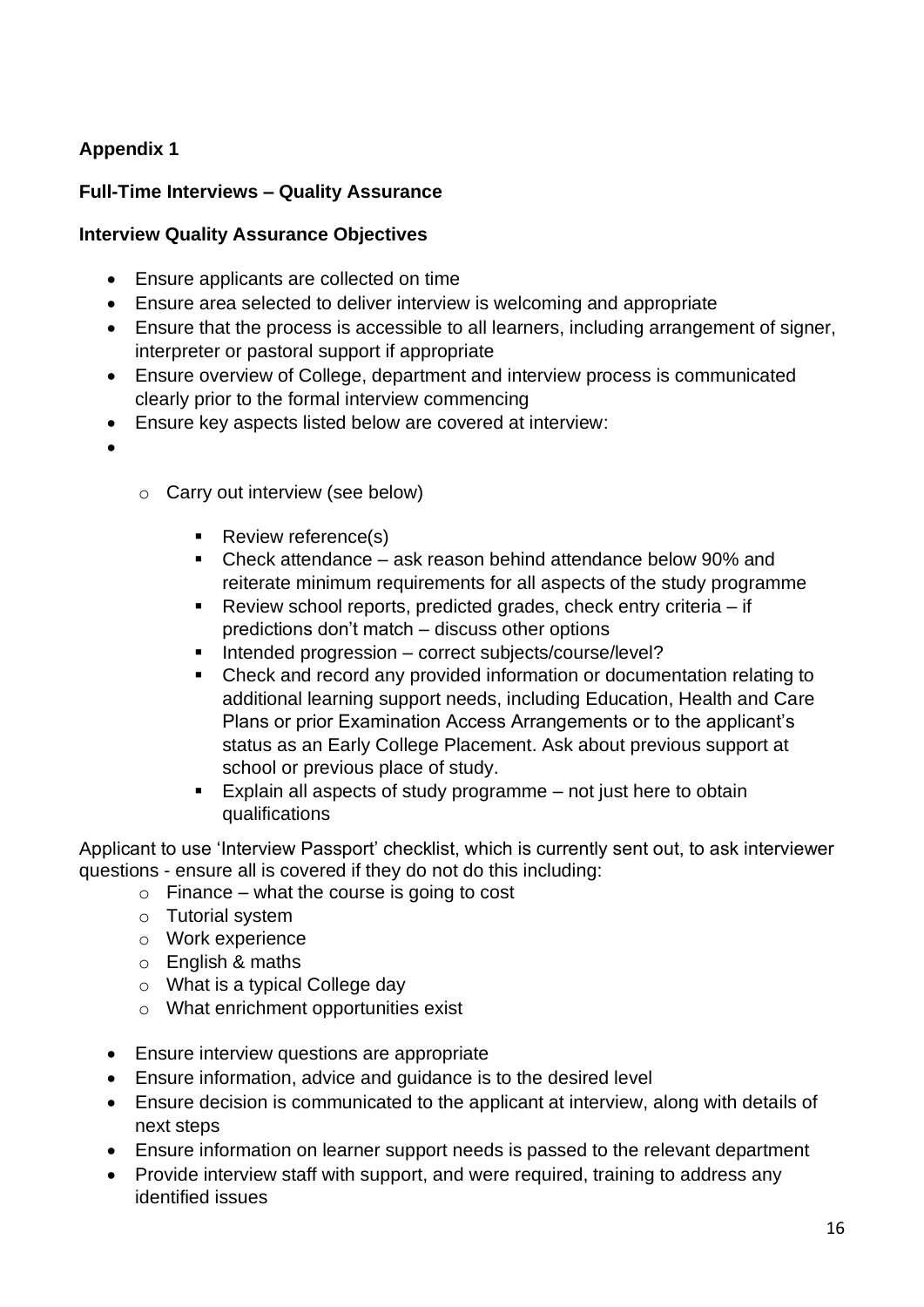### **Judgements – this will be a simple tick box form with a Yes or No response.**

- Photo taken on arrival
- Applicant collected on time
- Interviewer and area selected to interview welcoming
- Departmental presentation delivered providing overview of College, department and interview process completed to a high standard
- Key aspects of interview completed
- Interview questions appropriate
- Information, advice and guidance delivered to the desired standard
- Decision, feedback and next steps provided to applicant
- Further support or required

### **Reporting Outcomes**

• A half termly report will be presented to Senior Leadership Team by the Assistant Principal 16-18.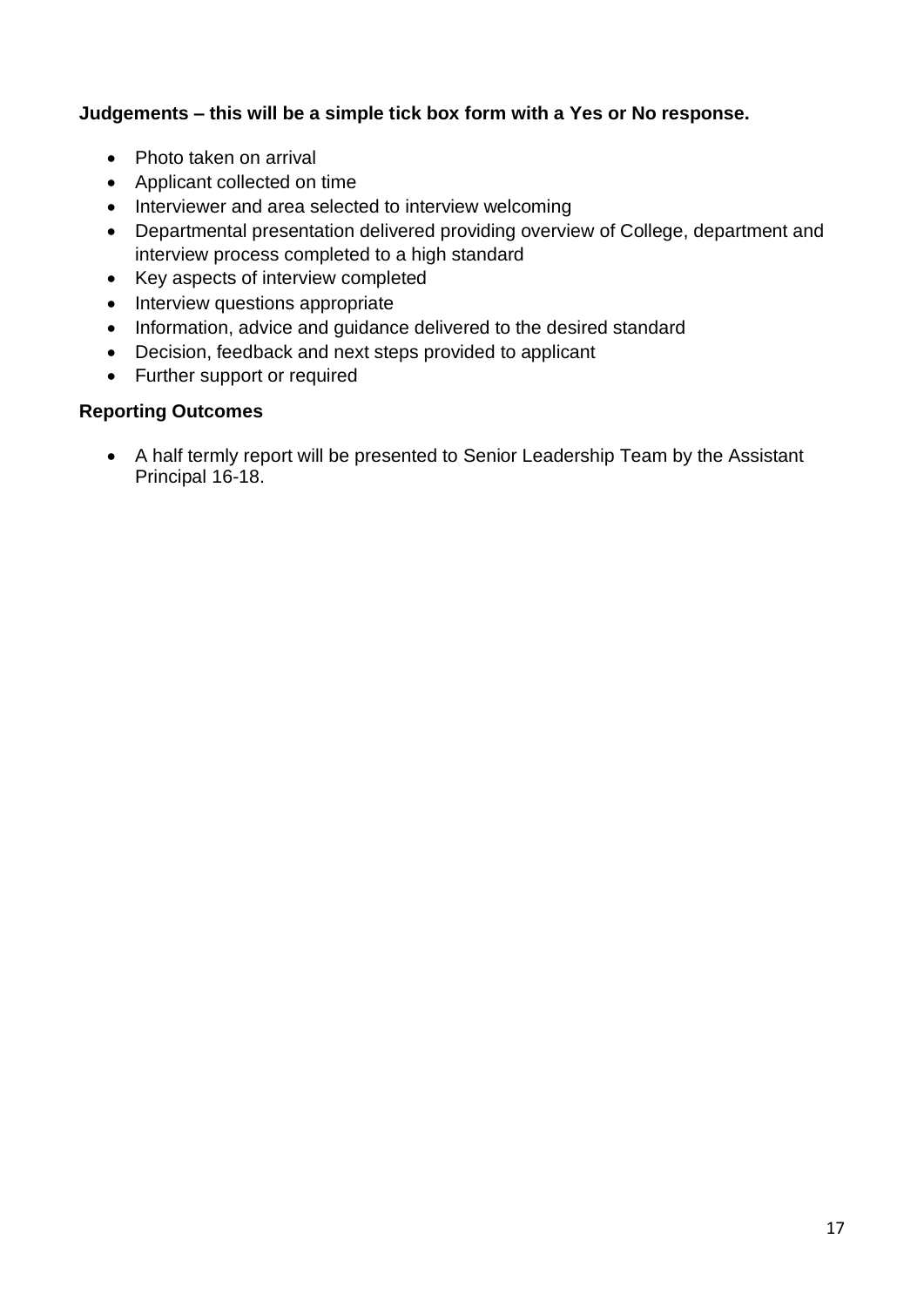# **Appendix 2**

### **South Gloucestershire and Stroud College Higher Education Terms and Conditions of Admission 2021/22 and 2022/23**

### **Student Contract**

### **1. INTRODUCTION**

1.1 The terms and conditions, as well as: (i) the procedures, policies and regulations referred to within these terms and conditions (as amended from time to time); (ii) your Offer letter from the South Gloucestershire and Stroud College (also known as the College) ("Offer"); and (iii) the online prospectus as at the date of the Offer, form the contract between you and the College in relation to your studies at the College (the "Contract") as at the point at which you accept your Offer.

1.2 If you have any questions or concerns about these terms and conditions or the Contract, please contact: HE Admissions, South Gloucestershire and Stroud College, Wise Campus, New Road, Bristol BS34 8LP or email: HEAdmissions@sgscol.ac.uk).

1.3 The Contract applies to all applicants to the SGS College accepting offers from 1st June 2022 and all students enrolling on a course from that date.

1.4 You reaffirm your acceptance of these terms and conditions (and the terms of the Contract) when you enrol annually.

1.5 By accepting an Offer, you agree to comply with, and be bound by, the Contract including the following regulations, policies and procedures (as amended from time to time and as applicable to you) should you become an enrolled student:

1.5.1 The College's Admissions Policy and Procedures (including those relating to Disclosure and Barring Service)

1.5.2 The University of Gloucestershire's academic regulations for Taught provision

- 1.5.3 Library and ICT policies
- 1.5.4 Tuition Fee Policy

1.5.5 The student Higher Education & Professional Student Code of Conduct and the expectations described within

1.5.6 Enabling Positive Behaviour – Learner Disciplinary Policy and Procedure.

- 1.5.7 Fitness to Practice Procedures
- 1.5.8 Academic Appeal Procedures
- 1.5.9 Data Consent Notice

1.6 Some programmes may require you to agree to the terms and conditions of professional bodies or third-party providers. Details of these requirements are set out in the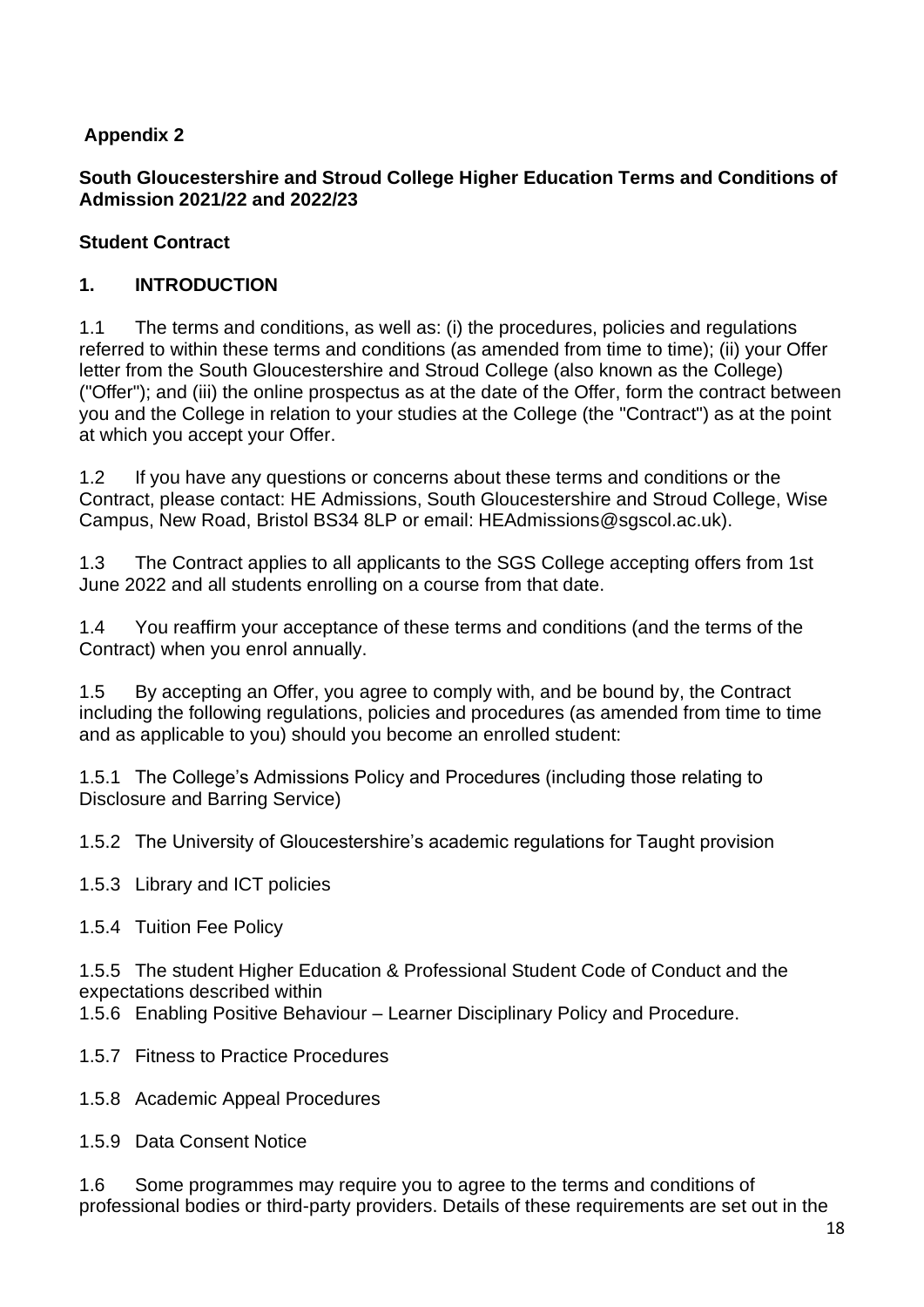programme information section of the prospectus. By agreeing to these terms and conditions, you also agree to abide by any relevant professional bodies' terms and conditions.

1.7 If you do not enrol within 14 days of the start of the term that your programme begins the College reserves the right to refuse to enrol you and withdraw you from your programme (without liability). Students who are not enrolled are not entitled to attend classes or participate in assessments for any modules.

1.8 If you do not act in accordance with the Contract, or if you do not meet our expectation that you will 'maintain a standard of conduct which is not harmful to the work, good order or good name of the College', we may take disciplinary action against you, under the Enabling Positive Behaviour – Learner Disciplinary Policy and Procedure. One of the possible outcomes of such an action is that your Contract with us may be terminated and you may be removed from your programme.

1.9 If any term, condition or provision contained in the Contract is held to be invalid, unlawful or unenforceable to any extent, such term, condition or provision shall, to that extent, be severed from

the Contract between yourself and the College without affecting the remaining terms and conditions which shall continue to be valid to the fullest extent permitted by law.

1.10 In the event of any conflict between a provision in these terms and conditions and the documents forming part of the Contract (including any professional bodies' terms and conditions (if applicable), these terms and conditions shall take precedence.

# **2. APPLICATIONS**

2.1 It your responsibility to ensure that all of the information you provide at application to the College and/or the Home Office, or to other relevant departments is true and accurate.

2.2 If it is discovered that your application contains material inaccuracies or fraudulent information, or that significant information has been omitted from your application form, the College may withdraw or amend your Offer, or terminate your registration at the College, according to the circumstances, without liability to you.

2.3 The Offer the College makes to you will be conditional or unconditional. If your Offer is conditional, the College will set out the conditions which you will need to fulfil in order to be admitted onto your chosen programme.

2.4 If you have not fulfilled the conditions of your Offer before the date notified to you in your Offer or any other date notified to you, the College reserves the right to withdraw your Offer.

2.5 You will be required, at the request of the College, to provide satisfactory evidence of your qualifications (including English language qualifications if required) before admission. Failure to provide such evidence to the College's reasonable satisfaction may result in the termination of your Offer, the revocation of your registration as a student of the College and the termination of the Contract. You will not be entitled to a refund of any paid deposit in accordance with the College's Fee Policy.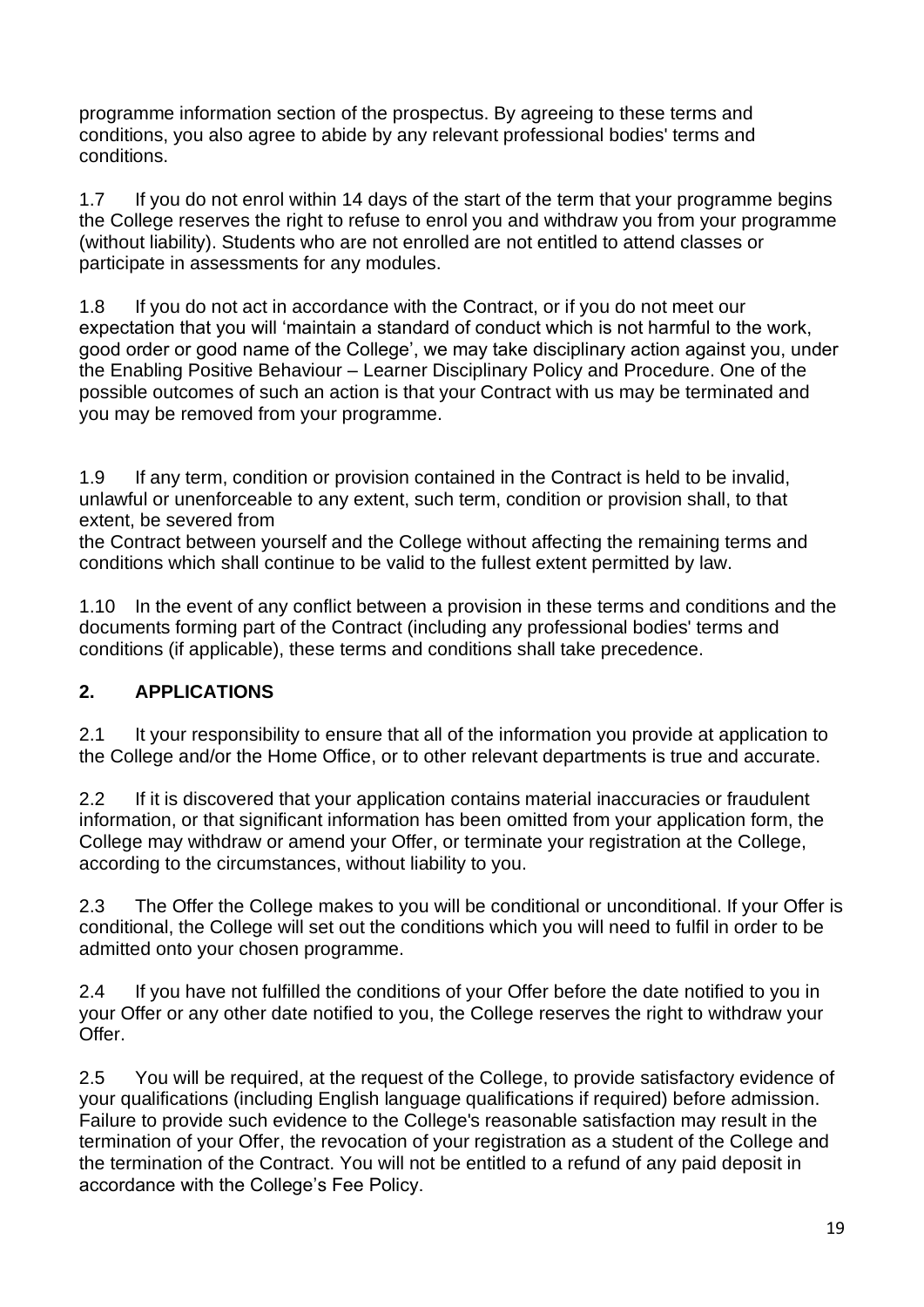# **3. IMMIGRATION**

3.1 You will need to demonstrate, at the point of registration, that you have a valid immigration status to undertake your proposed programme of study. If you fail to demonstrate that you have a valid immigration status the College reserves the right to withdraw you from your programme (without liability to you). Refer to Section 7.3 above for detailed guidance on the EUSS and learner requirements for 2021/22 and 2022/23 academic year starts.

3.2 You must take responsibility for ensuring that you comply with the terms of your Student Visa whilst studying at the College.

3.3 The College is required to withdraw sponsorship of your Student Visa if you do not comply with Home Office rules, including but not limited to:

3.3.1 your overall attendance is not deemed to be acceptable;

3.3.2 your registration has been terminated, or you withdraw or commence a break in study;

3.3.3 you successfully complete your programme of study in a shorter period than originally planned.

3.4 If you choose to withdraw from your studies or if your registration is terminated by the College, this could affect the validity of your visa and your ability to enter and/or remain in the United Kingdom.

3.5 If your visa is revoked for any reason, the College will terminate your registration on your programme and terminate the Contract with you and you will not be entitled to a refund of any deposit or programme fees already paid in accordance with the College's Fee Policy.

3.6 On occasion, the College will need to contact the Home Office to clarify details on outstanding visa applications and previous immigration history. By accepting your offer, you consent to the College contacting the Home Office on your behalf and the Home Office releasing such information to the College as required.

### **4. CONDITIONS OF ADMISSION**

4.1 Your admission to the College, attendance on a programme, and right to enjoy any of the privileges of membership of the College, including access to services and facilities, is subject to you complying with the terms of the contract, registering with the College and satisfying the College of our identity in accordance with the enrolment process.

Your continued enrolment depends on you meeting the academic requirements of your course in accordance with the terms of the Contract, including attendance at lectures, seminars and any other such learning opportunities provided by the College, the timely completion of assessment and, where required, attendance at formal examinations.

4.2 If you do not act in accordance with this Contract, or any of the documents referred to in it, the College may take disciplinary action against you under the College's Enabling Positive Behaviour – Learner Disciplinary Policy and Procedure.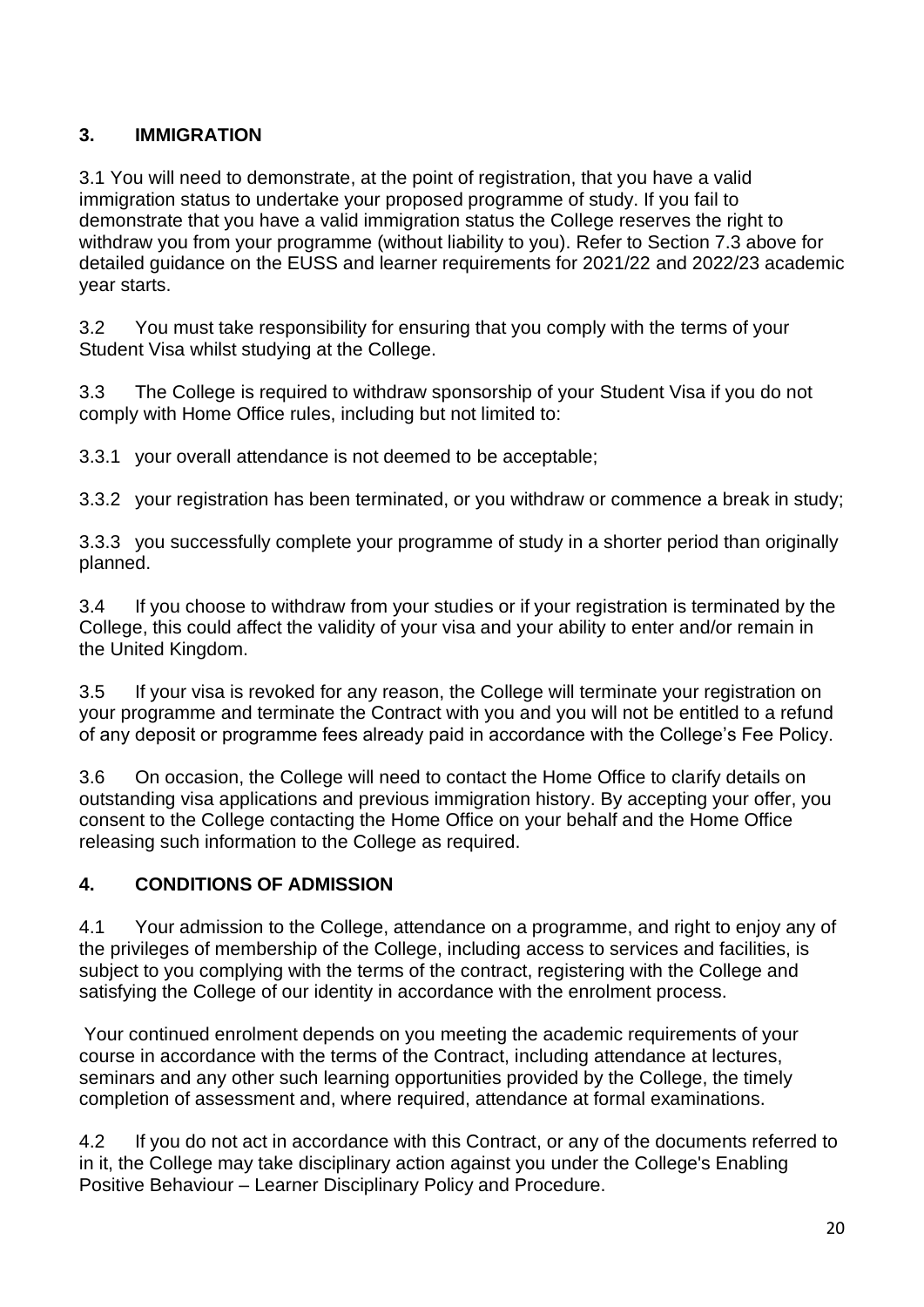4.3 By accepting an Offer you are confirming that you have no unspent criminal convictions (excluding motoring offences) that you have not previously declared through the application process. If this is not the case you must notify the College via HEAdmissions@sgscol.ac.uk prior to enrolment so that the College can consider whether such convictions are compatible with membership of the College and, in particular, with a place on your programme. For some programmes disclosure of spent convictions may also be required, as specified by HE Admissions.

4.4 If you commit an offence whilst you are an enrolled student, this will need to be declared to HEAdmissions@sgscol.ac.uk as it may affect your place at the College.

# **5. FEES AND PAYMENT**

5.1 By accepting an Offer, you are confirming that you accept your responsibility to ensure your programme fees are paid in accordance with the published Fees and Refunds Policy. You also agree to be bound by the College's regulations on the payment of fees, refunds in the event of withdrawal from your studies and the consequences of non-payment, as amended from time to time. These are set out in the Fees and Refunds Policy.

5.2 In the event that your programme fees have not been paid in full by their due date, the College shall be entitled, but not bound to, refuse to permit you to continue on your programme of study and terminate the Contract (without incurring any liability to you).

5.3 In addition to your programme fees, you may incur additional expenditure such as (but not limited to) fieldwork (whether optional or compulsory), specialist materials, academy membership fees, sports academy membership fees, supplementary instrumental tuition, visit fees, examination retake fees, reassessment fees, additional module fees, library fees (including lost item costs), printing fees, application fees, annual continuation fees and fines charged to the student in accordance with the Higher Education & Professional Student Code of Conduct; although some assistance from the College's funds may be available to meet such expenditure, you shall have primary responsibility for payment.

5.4 The provision of a facility or service including accommodation may be subject to an additional charge (i.e. separate from programme fees). Where this is the case, we will make this clear in advance and payment for such service shall be made in accordance with any additional contract made between you and the College.

5.5 The College may pursue legal proceedings against you if you are in debt to the College. In addition, if you are in debt to the College (whether for tuition or other fees) you will be recorded as a debtor of the College in any references requested from the College.

If you have any concerns regarding payment of fees or require further information about programme fees (including the refund of programme fees), please contact the HE Team at 0117 9092376 or HEAdmissions@sgscol.ac.uk.

# **6. DELIVERY OF ADVERTISED PROGRAMMES AND SERVICES**

6.1 The College will use reasonable endeavours to deliver programmes in accordance with the descriptions set out in the Contract. However:

6.1.1 due to the period between prospectus publication and registration, circumstances may change due to factors beyond the College's reasonable control and therefore it may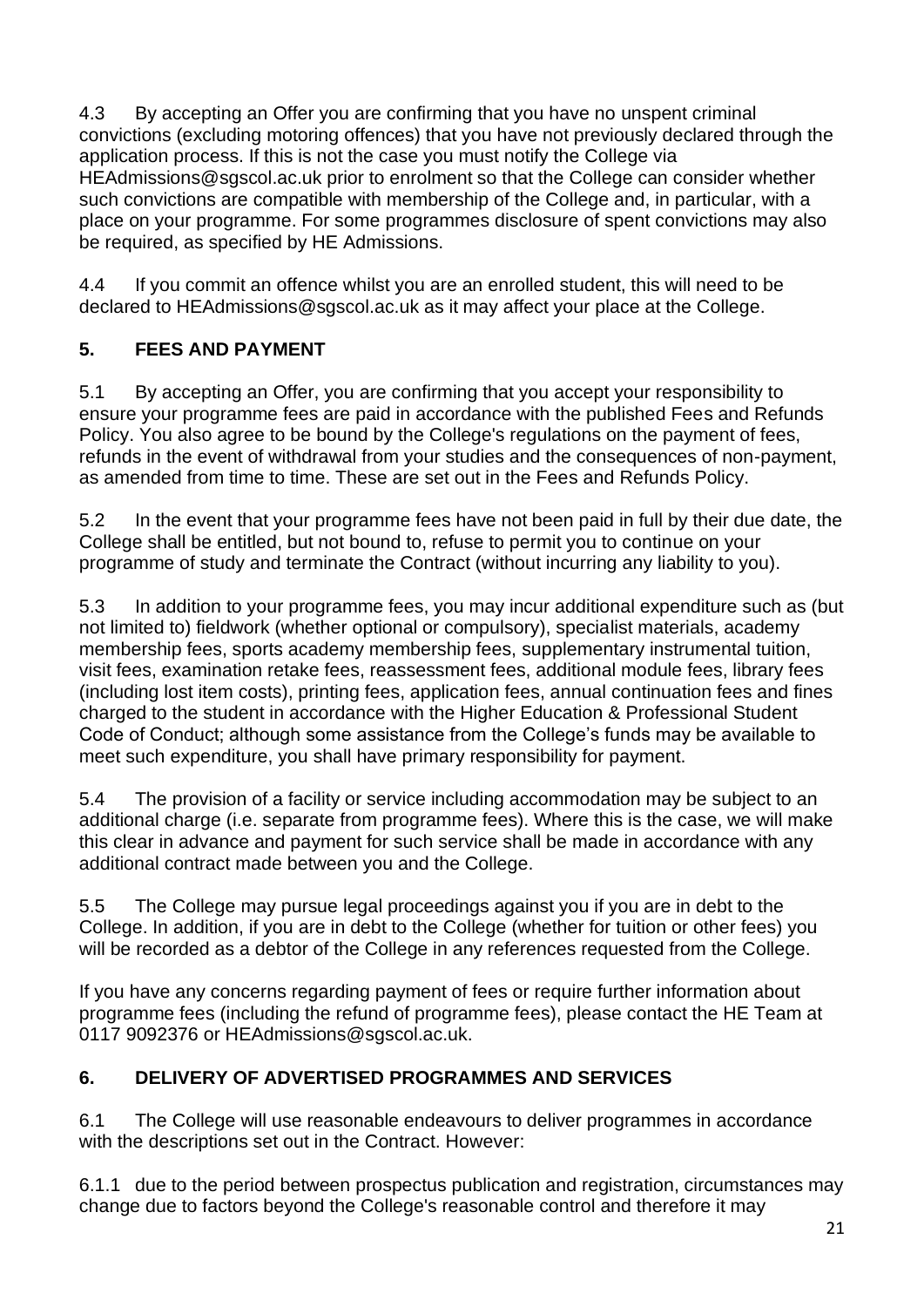sometimes be necessary to vary the terms or content of the programme or services described in the prospectus. The College will use all reasonable endeavours to ensure that changes are kept to a minimum, but if we are required to make any significant changes to the terms of the Contract or your programme (as described in your Offer and/or prospectus) before you register at the College, the College shall bring these to your attention as soon as possible and if you reasonably believe that the proposed change will prejudicially affect you, you may either cancel the Contract and withdraw from the programme without any liability to the College for programme fees (even if the cancellation period referenced below has expired) or transfer to such other programme (if any) as may be offered by the College for which you are qualified;

6.1.2 if there are not sufficient enrolments to make a programme or module viable, the College may be forced to cancel the programme or module. If you have received an Offer for a programme which the College discontinues prior to you registering at the College, the College will notify you as soon as possible and will use reasonable endeavours to provide a suitable replacement programme for which you are qualified. If you are unhappy with the replacement programme provided by the College or, if the College is unable to provide a suitable replacement programme, you may cancel the Contract and withdraw from the programme without any liability for programme fees (even if the cancellation referenced below has expired);

6.1.3 following suitable consultation with students, the College reserves the right to vary minor elements of your programme from that described in the Contract in order to improve the quality of educational services, in order to meet the latest requirements of a commissioning or accrediting body, in response to student feedback, and/or due to a lack of student demand for certain modules. If we are proposing to make a significant change to your programme (such as (without limitation) the removal of a module), we will notify you as soon as possible and in the case of the removal of a module, we will provide you with a suitable replacement module.

6.2 If you choose to cancel the Contract (and withdraw from your programme) in accordance with this Clause 6, the College will use reasonable endeavours to assist you in finding an alternative comparable programme with another Higher Education provider.

### **7. LIABILITY**

7.1 Whilst the College takes all reasonable care to ensure the safety and security of its students whilst on the College's campuses. The College does not accept responsibility, and expressly excludes liability for damage to students' property or intellectual property, other than through the negligence of the College, its staff or agents. You are advised to insure your property against theft and other risks.

7.2 The College shall not be held responsible for any injury to you (financial or otherwise), or for any damage to your property, caused by another student, or by any person who is not an employee or authorised representative of the College.

7.3 Except as set out in these terms and conditions, the College shall not be responsible for losses that result from its failure to comply with these terms and conditions including, but not limited to, losses that fall into the following categories: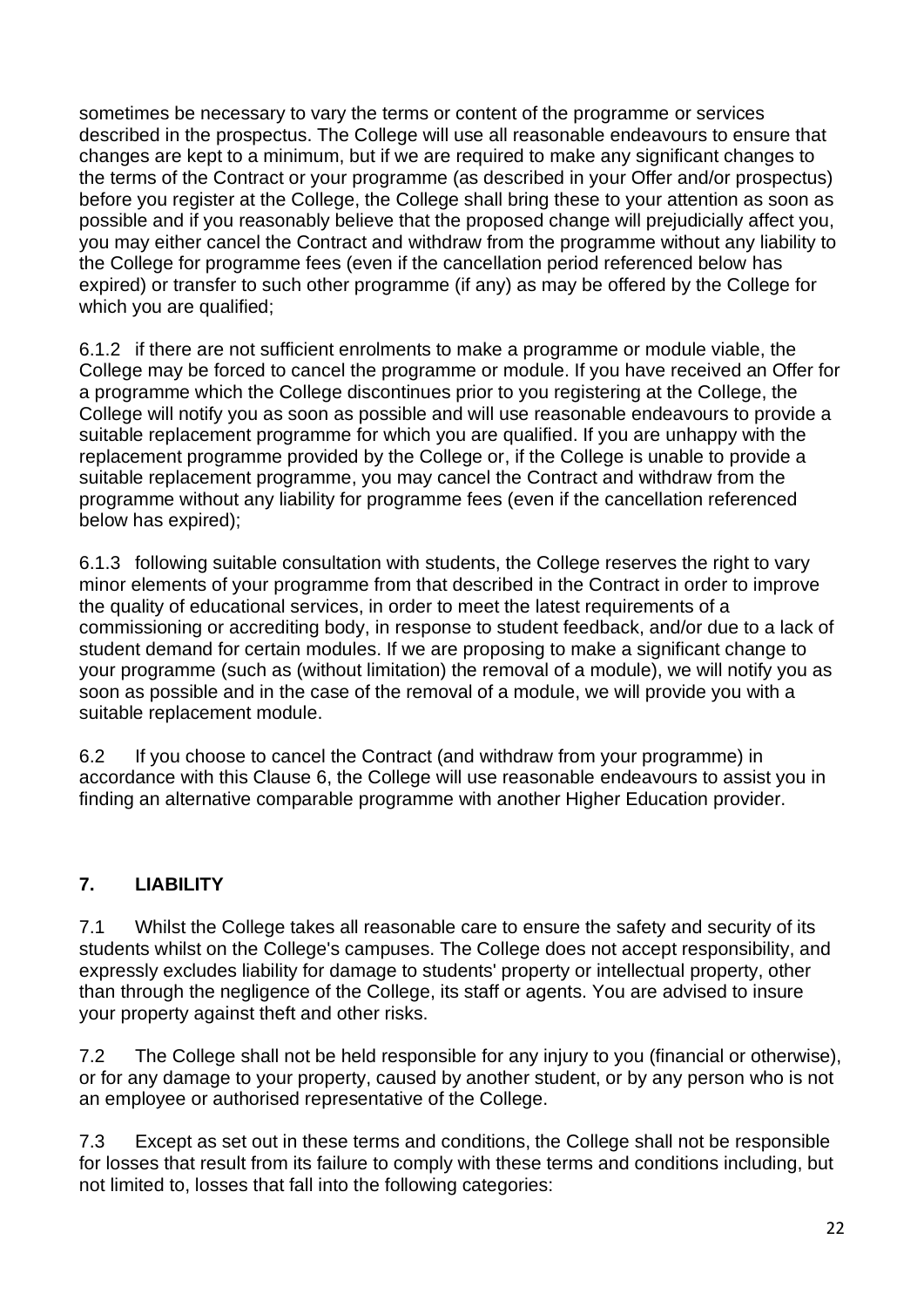- 7.3.1 indirect or consequential losses;
- 7.3.2 loss of income or revenue;
- 7.3.3 loss of business;
- 7.3.4 loss of anticipated savings; or
- 7.3.5 loss or corruption of data.

7.4 SGS College will do all that it reasonably can to provide educational services as described on its website or in the prospectus or other documents issued by it to appropriately enrolled students. Sometimes circumstances beyond our control mean that we cannot provide such educational services and will be under no obligation to provide such services. This might be because of, for example:

- flood, fire, or act of God
- industrial action by College staff or third parties
- the unanticipated departure or absence of key members of University staff
- acts of terrorism
- the acts of any governmental or local authority
- where the numbers recruited to a course are so low that it is not possible to deliver an appropriate quality of education for students enrolled on it
- the impact of local, national or international health pandemics

In these circumstances, SGS College will take all reasonable steps to minimise the resultant disruption to those services and to affected students, by, for example, offering affected students the chance to move to another course or institution, or by delivering a modified version of the same course, but to the full extent that is possible under the general law the University excludes liability for any loss and/or damage suffered by any applicant or student. The modifications we make may be to:

- the content and syllabus of programmes, including in relation to placements
- the timetable, location and number of classes
- the content or method of delivery of programmes of study
- the examination and assessment process

In making any changes, we will aim to keep the changes to the minimum necessary and will notify and consult (where practicable) with the student body, through the Students' Union, in advance about any changes that are required. If you are not satisfied with the changes, you will be offered the opportunity to withdraw from the course, move to another course and, if required, reasonable support to transfer to another provider.

# **8. CANCELLATION AND REFUND POLICY**

8.1 The Contract between you and the College will commence from the date on which you accept your Offer. You have the right to cancel this contract within 14 days without giving any reason, although in order to assist the College with future planning we may ask why you chose to end the contract.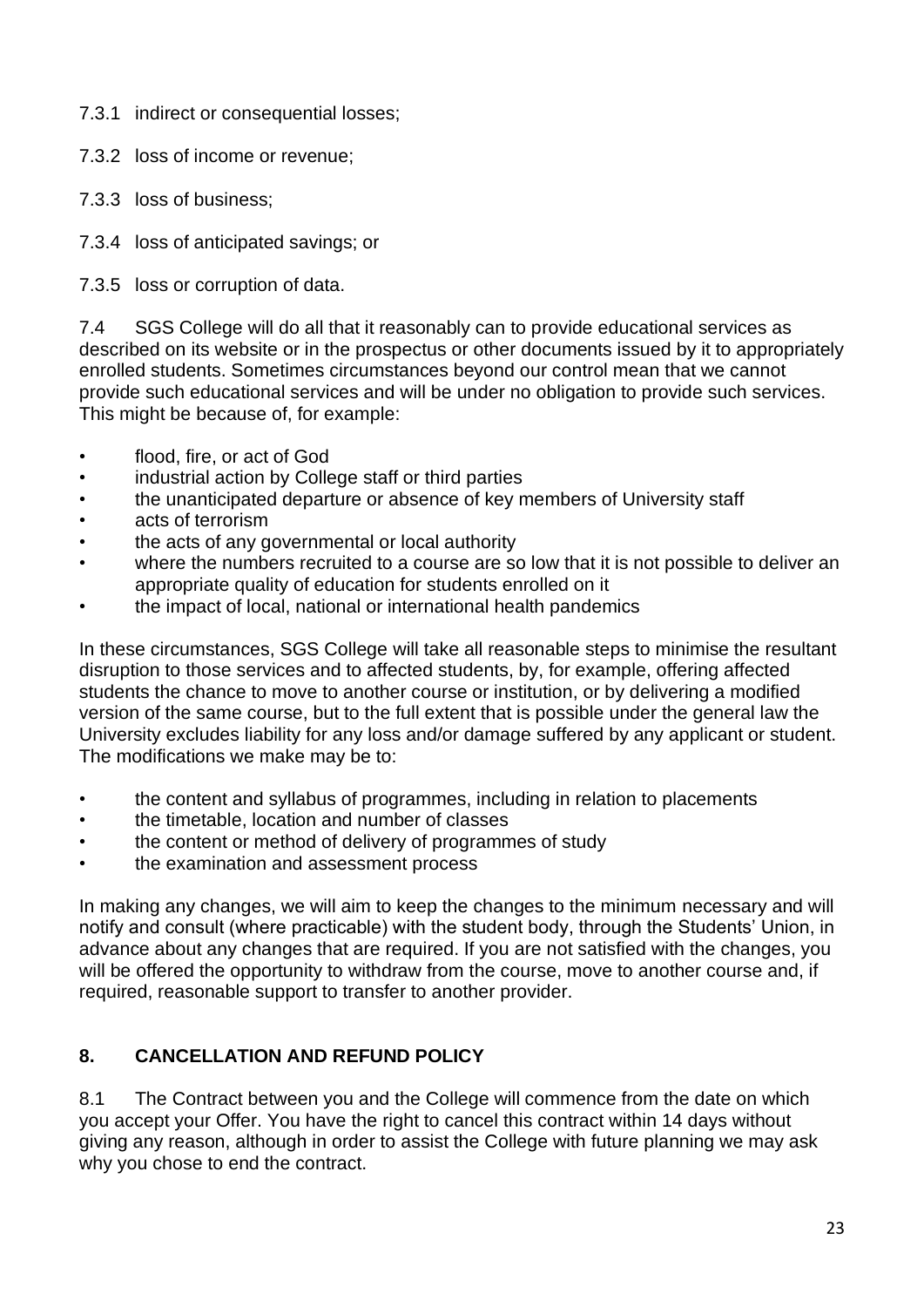8.2 The cancellation period and your right to cancel the Contract without liability will expire after 14 days from the day that you accepted your Offer.

8.3 To exercise your right to cancel, you may inform: HE Admissions, South Gloucestershire and Stroud College, Wise Campus, New Road, Bristol BS34 8LP Tel: 0117 931 2121 or email: HEAdmissions@sgscol.ac.uk) of your decision to cancel the Contract by a clear statement (e.g. a letter sent by post or e-mail), including your name, address and the programme for which you accepted an Offer. You may also give the College notice of your cancellation by completing the cancellation form at Schedule 1 and sending it to the College at HE Admissions, South Gloucestershire and Stroud College, South Gloucestershire and Stroud College, Wise Campus, New Road, Bristol BS34 8LP, Bristol BS34 7AT or email: HEAdmissions@sgscol.ac.uk.

8.4 Subject to Clause 8.5, if you cancel your Contract in accordance with this Clause 8, the College will reimburse to you all payments received from you. The College will make the reimbursement without undue delay, and not later than 14 days after the day on which we are informed about your decision to cancel this contract. Reimbursement will be made using the same means of payment as you used for the initial transaction, unless you have expressly agreed otherwise; in any event, you will not incur any fees as a result of the reimbursement.

8.5 If you began your programme during the cancellation period and you cancel during the cancellation period, you shall pay us an amount which is in proportion to what the services which have been performed as at the point you communicated your cancellation to the College, in comparison with the programme fees due over the course of the contract.

8.6 You are also entitled to cancel your contract and withdraw from your programme following the expiry of the cancellation period (including after enrolment). To withdraw from your programme following expiry of the cancellation period (including after enrolment) you must follow the published Withdrawal Procedures.

8.7 If you cancel your contract following expiry of the cancellation period, the College's Fee Policy describes the refund entitlements which you may be entitled to.

# **9. INTELLECTUAL PROPERTY**

9.1 You shall own any intellectual property you generate and provide to us during your programme including, without limitation, the content of examination scripts and assignments. Except when there is collaboration between students and staff or between students and their peers in which case there would be shared ownership of any intellectual property rights. Where intellectual property is generated through commissioning by the College or for the express purposes of commercialisation or during scheduled workplace projects the intellectual property belongs in its entirety to the College or SGS Commercial Services Ltd.

9.2 All students, however, grant SGS College permission to use their work or copies of their work (digital or otherwise) for academic, teaching and marketing purposes.

9.3 Should learners wish to commercialise intellectual property owned by them. They will offer first refusal:

1. To acquire, on fair and reasonable terms, ownership of the material element of any artistic work.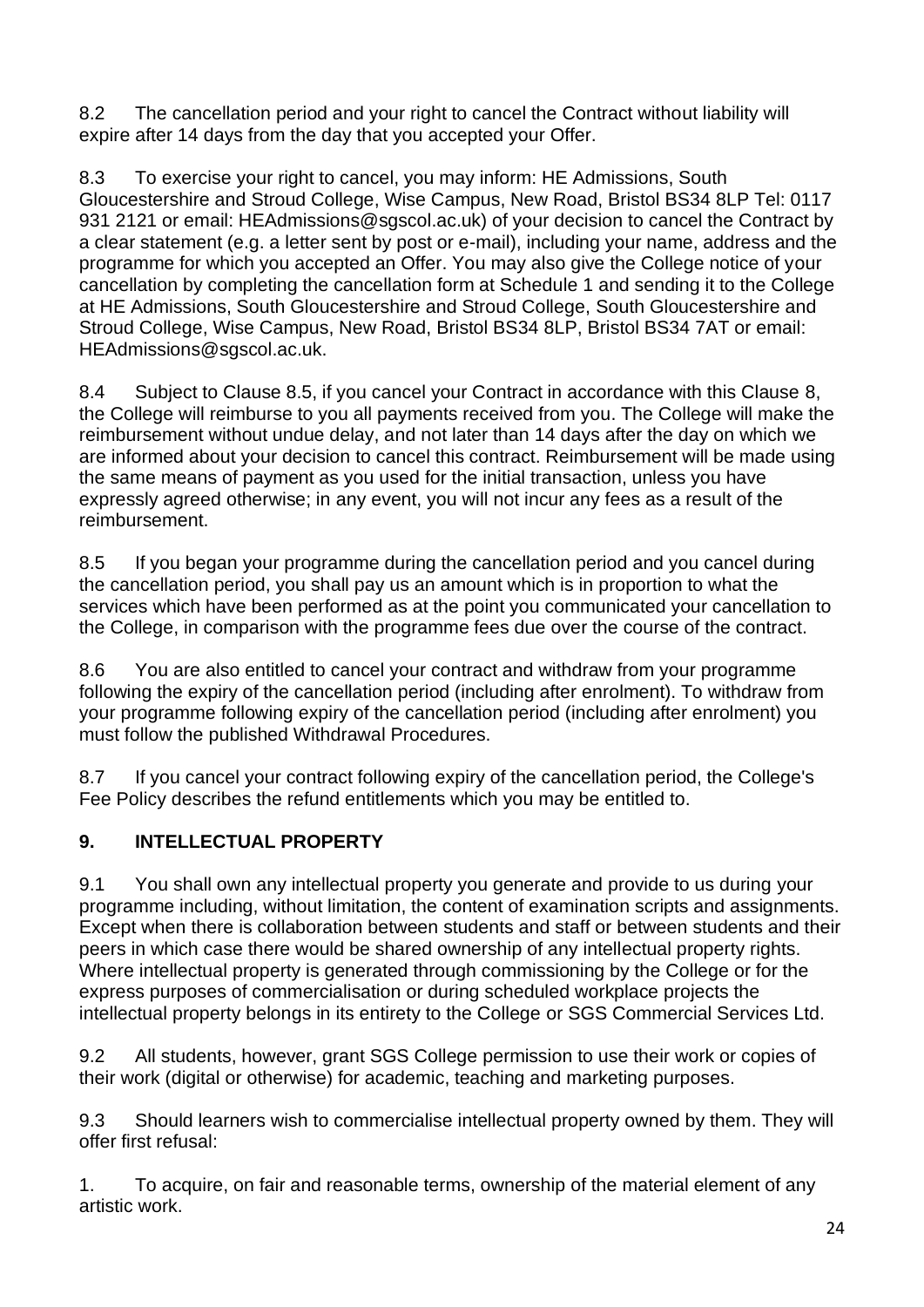2. The College reserves the right to reproduce, without fee, works for educational and promotional use; or, to borrow, for a reasonable period of time, the material element of any works produced by students.

# **10. TERMINATION OF CONTRACT**

10.1 Your rights and obligations under the Contract will end automatically, subject to your rights of internal appeal and your obligation to pay fees, if your studies with the College are terminated because:

10.1.1 A request from the College for additional information in support of an application/enrolment which remains unanswered within the period stipulated by the College;

10.1.2 You have failed to enrol with the College and/or pay outstanding fees in accordance with the College's Fee Policy;

10.1.3 The College has reason to believe that you are not fully engaged with your studies, or that you may have left the programme without following published Withdrawal Procedures;

10.1.4 Action has been taken against you in accordance with the College's Enabling Positive Behaviour – Learner Disciplinary Policy and Procedure.

**Or:**

10.1.5 Action has been taken against you following the decision of a Board of Examiners.

10.2 In addition, the College may end the Contract by written notice to you in the following circumstances:

10.2.1 If, between accepting an Offer and starting your programme, there is a change in your circumstances which, in the reasonable opinion of the College, makes it inappropriate for you to study on your programme;

10.2.2 If the College becomes aware of information about you which it did not know before (for example, unspent criminal convictions) which, in the reasonable opinion of the College, makes it inappropriate for you to study on your programme; or

10.2.3 If, in the reasonable opinion of the College, you have failed to provide the College with all relevant information, or have supplied false or misleading information, relating to your application for your programme.

### **11. REQUIREMENTS ON TERMINATION OF THIS CONTRACT**

11.1 If at any time the Contract terminates:

11.1.1 You shall not be entitled to enrol on your programme (if, at the date of termination, you have not already enrolled); and

11.1.2 You shall be required to stop studying on your programme and to leave the College immediately (if, at the date of termination, you have enrolled);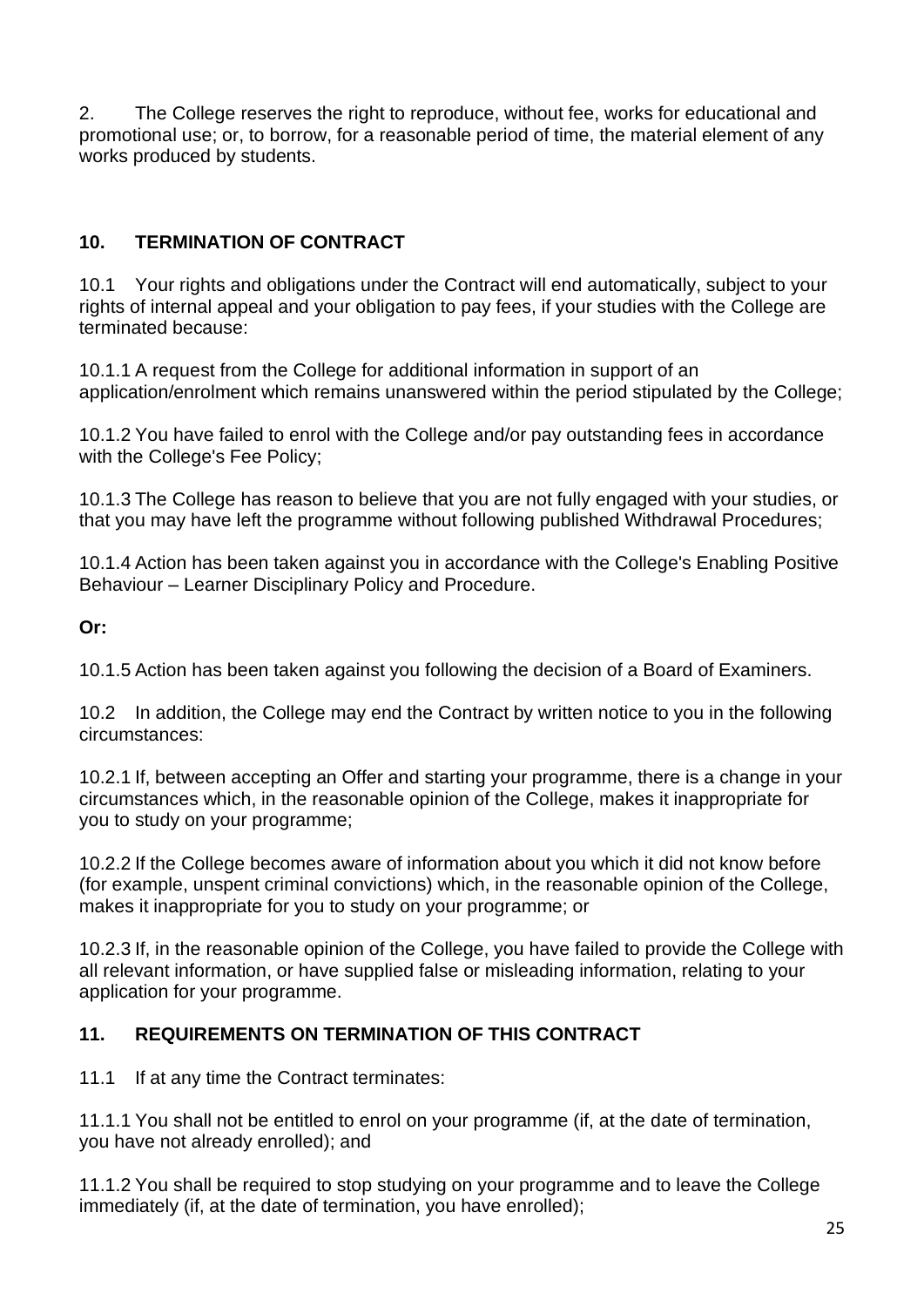11.1.3 You must return to the College your Student Identification Card issued to you on enrolment, together with all property owned by the College; and

11.1.4 You must pay all outstanding fees, charges and debts immediately.

11.2 Any action taken by the College under the above provisions will not restrict its ability to take any other action against you which it may be entitled to take. The College will not be liable for any loss or damage which you may suffer as a result.

### **12. DATA PROTECTION**

12.1 The College holds information about all applicants to the College and all students at the College. The College uses the information provided by applicants and/or students (including information from application forms):

12.1.1 to administer applications and to compile statistics that may be published or passed to government bodies or the Higher Education Statistics Agency (HESA). If your application is successful the College will also use the information to administer your studies, to provide you with the College's facilities and services, to monitor your performance and attendance, to provide you with support, to conduct research and surveys, and to identify ways to enhance learning, teaching, assessment and the broader student experience;

12.1.2 for credit scoring, credit assessment, debt tracing or fraud and money-laundering prevention. Accordingly, the College may disclose this information or data about you to credit reference agencies or other credit assessment, debt tracing or fraud prevention organisations;

12.1.3 if the College is under a duty to disclose or share your personal data in order to comply with any legal or regulatory obligation, and to protect the College's rights, property, or the safety of our employees, students, or others;

12.1.4 for legal, personnel, administrative and management purposes and including the processing of any sensitive personal data (as defined in the Data Protection Act 2018) relating to you, which may include, as appropriate: information about your physical or mental health or condition in order to monitor leave from study or extenuating circumstances and take decisions as to your fitness for study or for other uses as may be required by law;

12.1.5 to send communications to you, including without limitation, information relating to funding or sponsorship opportunities and information relating to The College's services and products;

12.1.6 to deliver your programme and provide educational services to you; and

12.1.7 to process any payments made by you to the College.

12.2 The College will only process your personal data in accordance with the specific purposes notified to you above and in accordance with the College's Data Protection Policy and otherwise as permitted by the Data Protection Act 2018.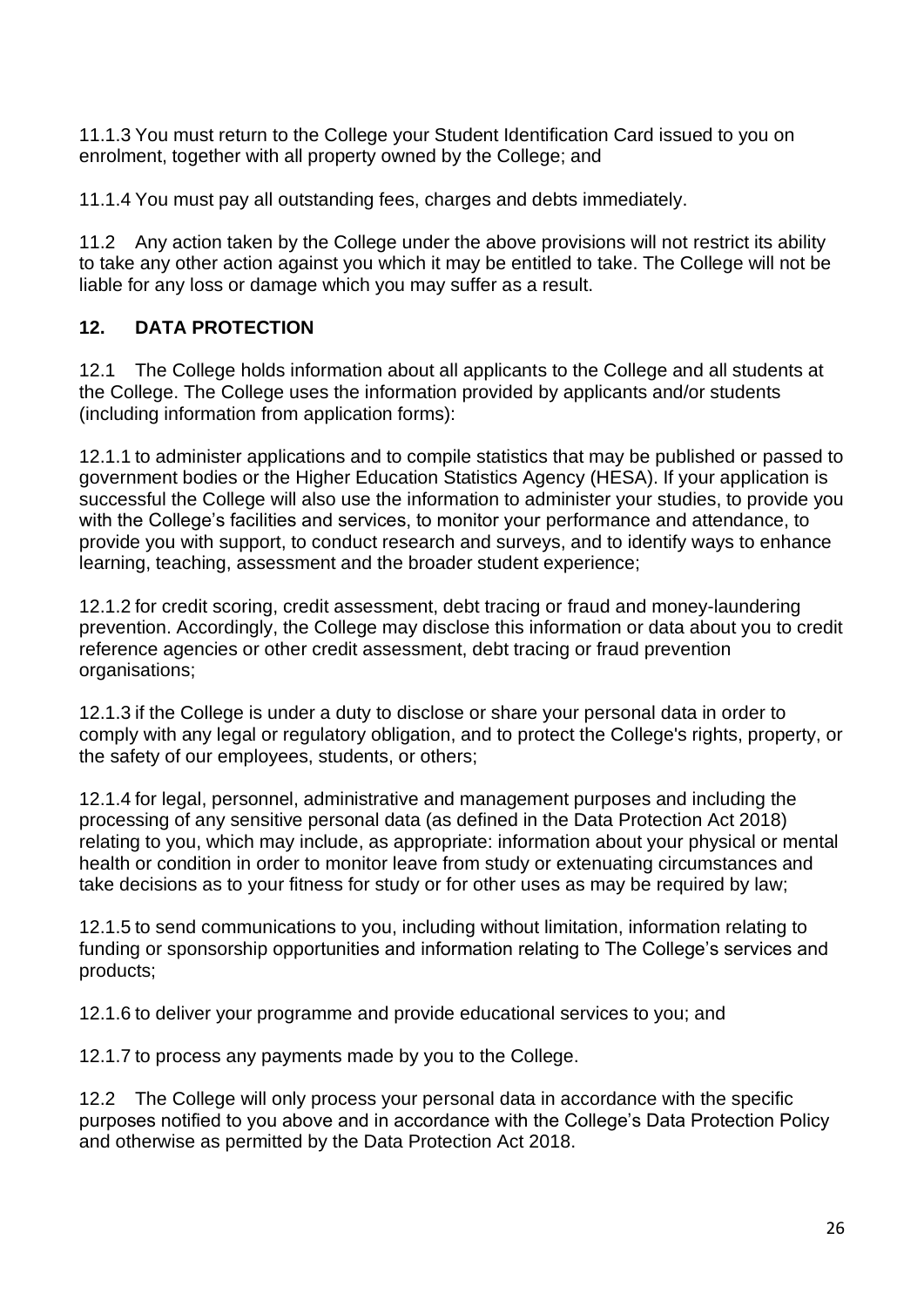12.3 By submitting your application form and/or accepting your Offer, you consent to the use of your personal data in accordance with this Clause 12. You should refer to the College's Data Protection Policy and Privacy Notice for more information.

# **13. SERVING NOTICE, COMMUNICATING AND KEEPING IN CONTACT**

13.1 The College normally sends communications via email to the student's College email account. Hardcopy correspondence will be sent to the student's 'home' or main residence address as recorded on the College's Student Records System.

13.2 It is your responsibility to ensure that all personal and contact details are accurately recorded and updated and that your College e-mail account is regularly monitored.

13.3 Letters shall be deemed to have been properly served 48 hours after posting if sent by first class post. Good service may also be given by email to your College email address in which case service shall be deemed effective 48 hours after sending.

13.4 The College will not over-turn decisions because of a claim of missed communications where it can be shown that the College undertook all reasonable efforts to contact students through the College email account and/or through communications sent to the home or main residence.

# **14. APPEALS AND COMPLAINTS**

14.1 Complainants should refer to our Compliments, Suggestions and Complaints Policy as published on our website and follow the procedures described. This policy has been produced to help the College resolve any complaints you may have as promptly, fairly and amicably as possible.

14.2 If, having followed the Student Complaints procedure to completion, you remain dissatisfied, you have the right to make a complaint to the Office of the Independent Adjudicator for Higher Education related complaints, or to the Education and Skills Funding Agency for Further Education related complaints.

### **15. GENERAL**

15.1 The terms of the Contract shall only be enforceable by you and the College.

15.2 The Contract constitutes the entire agreement between you and the College in relation to its subject matter.

15.3 No failure or delay by the College or you to exercise any right or remedy provided under the Contract or by law shall constitute a waiver of that or any other right or remedy, nor shall it prevent or restrict the exercise of that or any other right or remedy.

15.4 If any provision or part-provision of the Contract is or becomes invalid, illegal or unenforceable, it shall be deemed modified to the minimum extent necessary to make it valid, legal and enforceable. If such modification is not possible, the relevant provision or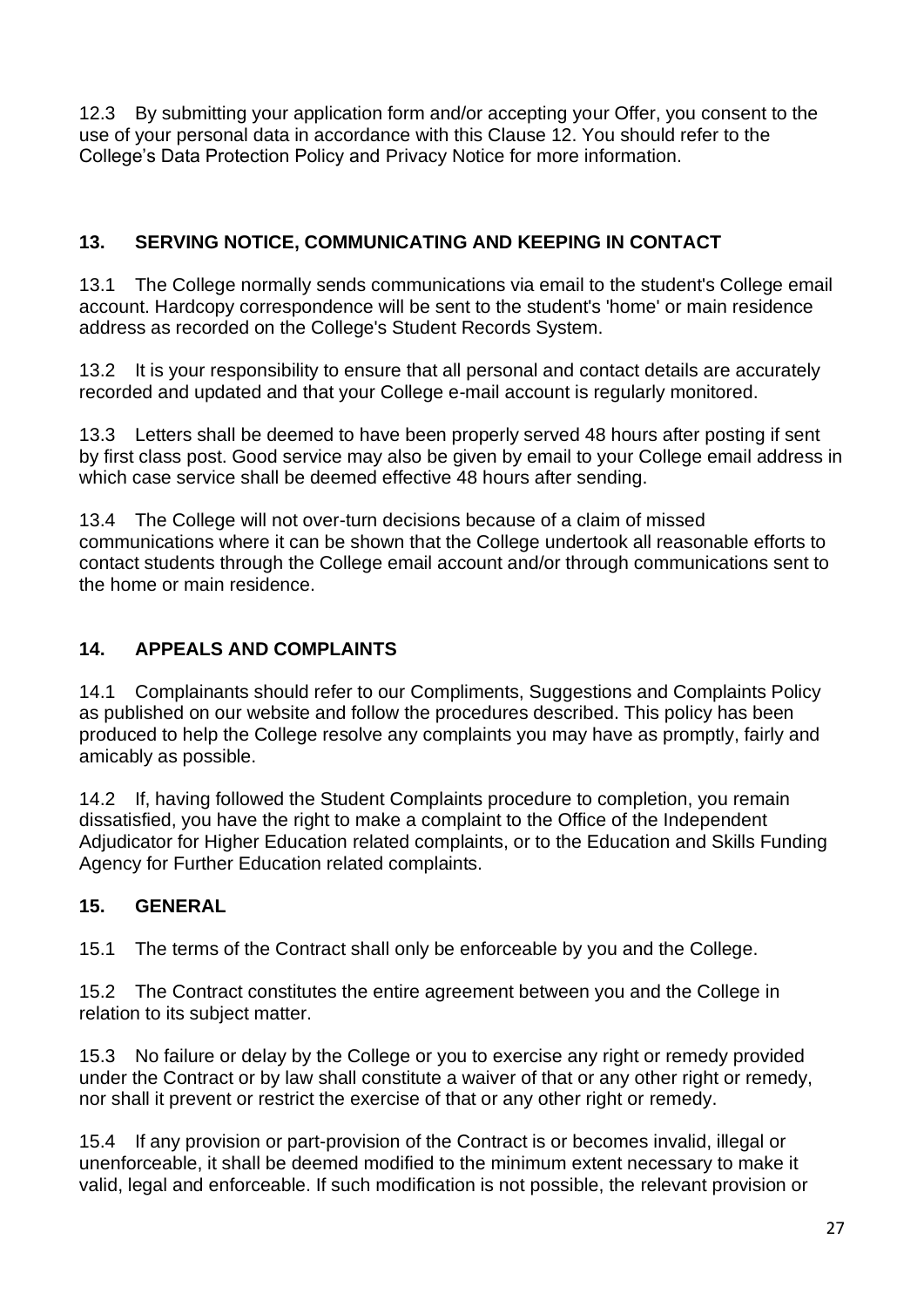part-provision shall be deemed deleted. Any modification to or deletion of a provision or partprovision shall not affect the validity and enforceability of the rest of the Contract.

15.5 The courts in England and Wales will have exclusive jurisdiction to settle any dispute or claim arising out of or in relation to the Contract and that in any such proceedings these terms and conditions and the Contract into which they are incorporated will be governed by and interpreted in accordance with the laws of England and Wales.